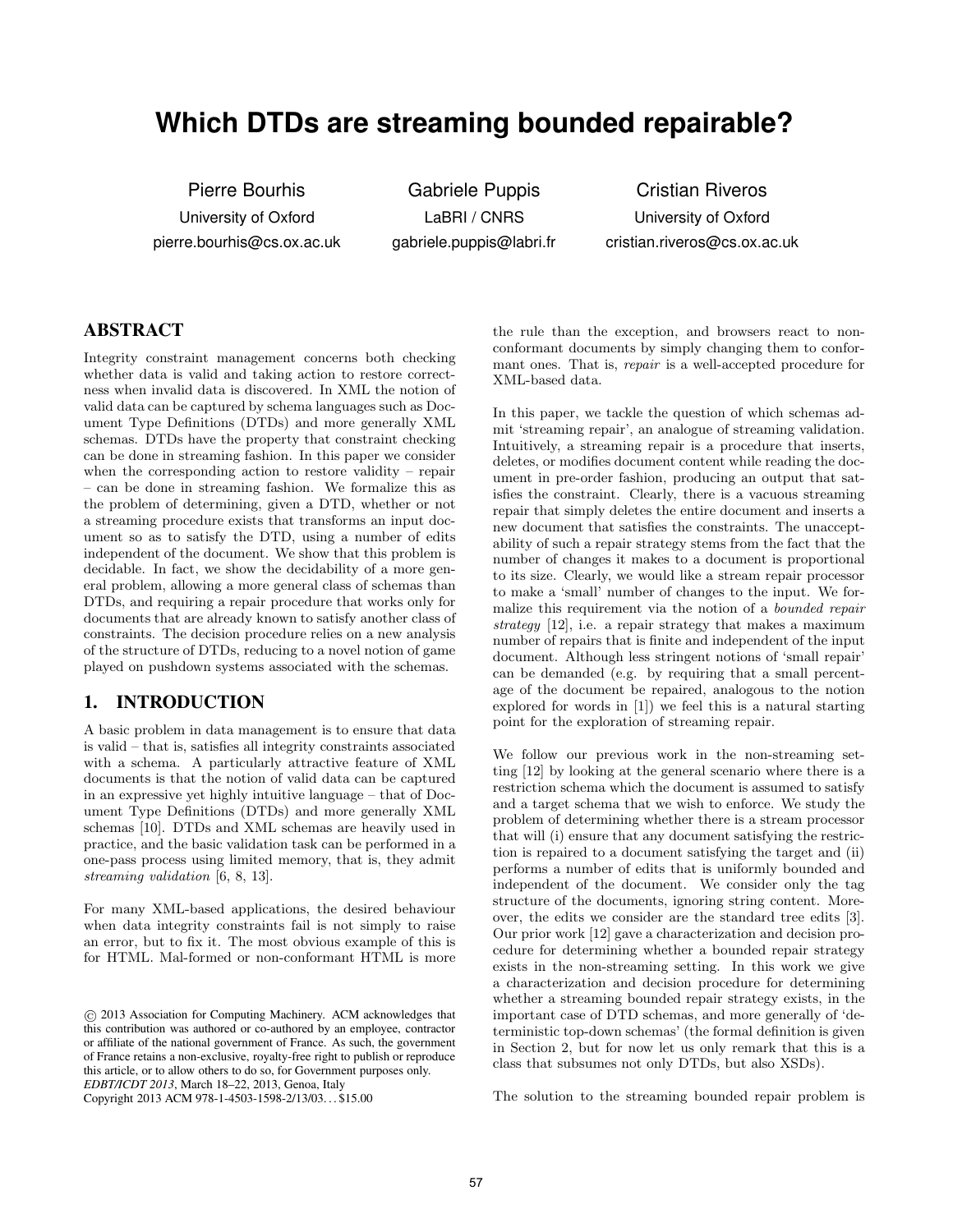challenging both from the point of view of giving a characterization, and showing that it is both effective and correct. The first part of the solution is adapted from our prior work [12]: we associate a graph with each schema, and then look at the corresponding notion of connected component; such components represent 'repeatable behaviours', namely, families of trees that can be created by a certain kind of pumping operation. Our characterization will involve a novel game played on stacks of components in the two graphs, with one player, called Generator, managing the stack for the restriction and corresponding to generation of families of trees satisfying the restriction schema, and the other player, called Repairer, managing the stack for the target. Repairer needs to play in such a way that a certain relation holds between the components on the top of the stacks, corresponding to containment of a set of trees. The characterization theorem says that a streaming repair with uniformly bounded cost is possible exactly when Repairer has a winning strategy in the game. The possible moves of Generator will be restricted in a way that ensures finiteness of the game, and thus decidability of a winner.

Both directions of the proof of our characterization are highly non-trivial. In one direction, we manufacture an effective document repair transducer from a winning strategy for Repairer. In the other, we use a repair transducer of uniformly bounded cost to get a winning strategy for Repairer.

With our characterization in hand, we are able to give an EXPTIME upper bound on the complexity of determining the existence of a streaming repair strategy of uniformly bounded cost. We complement this with a matching lower bound, and go on to isolate subcases where the complexity decreases (to PSPACE).

Organization. Section 2 gives basic definitions, including the notions of schema and repair considered in the paper. Section 3 states the streaming repair problem formally, and gives examples that explain the difficulties of the problem and motivate its solution. Section 4 states our main characterization theorem, which relies on defining a new kind of game played on stacks of components of the restriction and target automata. An overview of the main ingredients of the proof of correctness is also given. Section 5 considers the consequences of the characterization theorem for complexity, while Section 6 gives conclusions and discusses future work.

#### 2. PRELIMINARIES

We adopt the usual notations for strings, denoting, for instance, a finite alphabet by  $\Sigma$ , the empty string by  $\varepsilon$ , and the concatenation of two strings by  $u \cdot v$ . We will often deal with sequences of natural numbers, usually denoted by  $\vec{i}$ , and stacks, usually denoted by  $\vec{x}$ .

#### 2.1 Trees, contexts, and their serializations

In this paper we work with finite unranked ordered trees and forests whose nodes are labelled over fixed finite alphabets. Formally, an unranked tree/forest can be seen a function t mapping non-empty sequences of positive natural numbers to symbols from a finite alphabet (e.g.  $\Sigma$ ), where the domain of  $t$ , denoted **nodes** $(t)$ , satisfies the following closure under lexicographic order: if  $\vec{i} \cdot j \in \text{nodes}(t)$ , then  $\vec{i} \cdot k \in \text{nodes}(t)$ 

for all  $1 \leq k \leq j$ , and either  $\vec{i} = \varepsilon$  or  $\vec{i} \in \text{nodes}(t)$ . Notice that the roots of a forest are represented by singleton sequences (in particular, the empty sequence does not belong to the domain). Given an unranked tree/forests t, we write  $\vec{i} \in \mathbb{R}$  $\textsf{nodes}(t)$  to denote an arbitrary node of t and  $t(i)$  to denote the label of  $\overline{i}$  in t. The set of all finite unranked trees labelled over  $\Sigma$  is denoted by  $\mathcal{T}_{\Sigma}$ . We often describe unranked trees by means of pictures or unranked terms such as  $a(b, b, b)$ .

It is known that trees, and more generally forests, can be represented by their serializations (XML Documents). Formally, given an alphabet  $\Sigma$ , we introduce a disjoint copy of  $\Sigma$  of the form  $\overline{\Sigma} = {\overline{a} \; : \; a \in \Sigma}$ . The elements in  $\Sigma$ represent the opening tags of the serializations, while the elements in  $\bar{\Sigma}$  represent the *closing tags*. The *serialization*  $\hat{t}$ of a tree t is defined recursively by  $\tilde{t} = \varepsilon$  if t is empty, and by  $\hat{t} = a \cdot \hat{t}_1 \cdot \ldots \cdot \hat{t}_n \cdot \bar{a}$  if  $t = a(t_1, \ldots, t_n)$ . The serialization of a forest is the concatenation of the serializations of its trees. Clearly, every serialization of a tree/forest produces a well-matched string over  $\Sigma \uplus \overline{\Sigma}$  and vice-versa.

Next we define contexts, also known as 'pointed trees', which are trees/forests with a distinguished hole. We use a special symbol  $\bullet$ , not in the alphabet  $\Sigma$ , to label the hole of a context – this acts as a placeholder for substituting trees/forests in the context. Formally, a *context* over  $\Sigma$  is a tree or a forest labelled over  $\Sigma \uplus {\{\bullet\}}$ , where  $\bullet$  occurs exactly once in a leaf that has no right sibling (this restriction is motivated by the tree automaton model that we will introduce later). Examples of contexts are  $a(b, b, \bullet)$  and  $a(b, b) \bullet$ . On the other hand,  $a(b, \bullet, b)$  is not a valid context in our setting. We denote by  $\mathcal{C}_{\Sigma}$  the set of all contexts over the alphabet  $\Sigma$ .

Note that the serialization  $\hat{C}$  of a context C is a word that contains a single occurrence of the substring  $\bullet \overline{\bullet}$ . We will denote by  $\hat{C}^{\text{prefix}}$  (resp.  $\hat{C}^{\text{suffix}}$ ) the prefix (resp. suffix) of  $\hat{C}$ that ends immediately before the occurrence of ● (resp. that starts immediately after the occurrence of  $\bar{\bullet}$ ).

Given a context C and a tree t, we denote by  $C \circ t$  the tree obtained from the substitution of  $\bullet$  in C by t. The composition  $C \circ C'$  of two contexts C and  $C'$  is defined similarly and results again in a context. We observe that the composition of contexts with trees/contexts has analogous operations on serializations, that is,  $\widehat{C \circ t}$  =  $\widehat{C}^{\text{prefix}} \cdot \hat{t} \cdot \widehat{C}^{\text{suffix}}$ and  $\widehat{C \circ C'} = \widehat{C}^{\mathsf{prefix}} \cdot \widehat{C'} \cdot \widehat{C}^{\mathsf{suffix}}.$ 

#### 2.2 Top-down tree automata

In this paper we make use of languages of unranked trees, such as those defined by the structural components of DTDs and XSD schemas [11, 10]. We work with 'deterministic top-down schemas' [9, 5], which generalize DTDs and can be seen as typing systems in which the type associated with each internal node of a tree depends uniquely on the type of the parent and the type of the left sibling (if this exists). Equivalently, one can think of these schemas as deterministic top-down binary tree automata running on the standard first-child-next-sibling encoding of an unranked tree.

To avoid switching every time between unranked trees and their encodings, we define the runs of our automata directly on unranked trees and unranked forests. Given an unranked tree/forest  $t$ , we denote by nodes<sup>+</sup>( $t$ ) the extended domain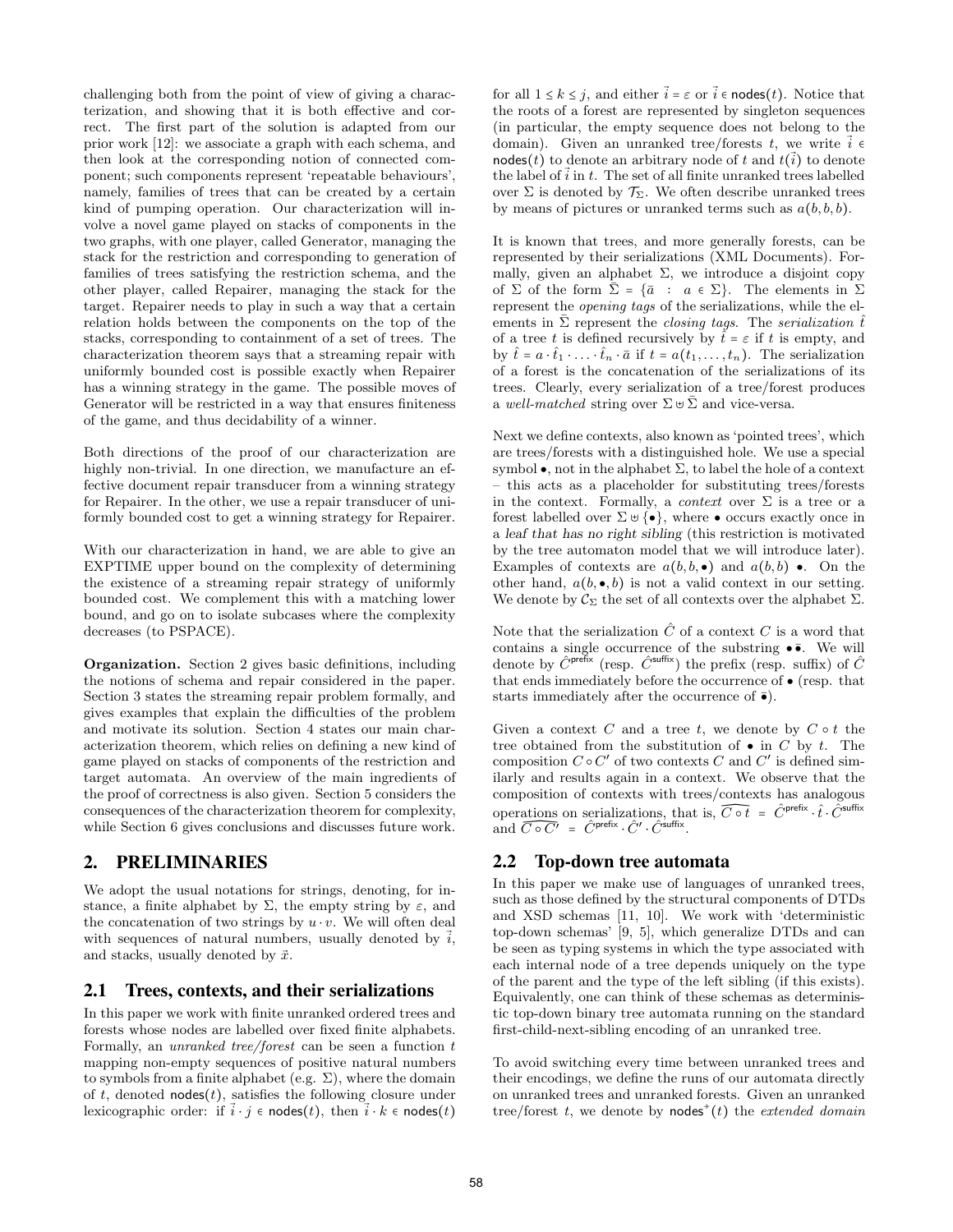

Figure 1: Two unranked trees  $t$  and  $t'$ .

of  $t$ , which is defined as the set that contains all nodes of  $t$ and all sequences  $\vec{i} \cdot j \cdot 1 \in \mathsf{nodes}^+(t)$  and  $\vec{i} \cdot (j+1) \in \mathsf{nodes}^+(t)$ , with  $\vec{i} \cdot j \in \text{nodes}(t)$ . Intuitively, nodes<sup>+</sup>(t) is the extension of the domain of  $t$  that results from adding a new child to each leaf and a new sibling to each node with no right sibling.

DEFINITION 1. A determinitic top-down tree automata is a tuple  $\mathcal{A} = (\Sigma, Q, \delta, q_0, F)$ , where

- $\Sigma$  is a finite alphabet,
- $Q$  is a finite set of states,
- $\delta$  :  $Q \times \Sigma \rightarrow Q \times Q$  is a partial transition function,
- $q_0 \in Q$  is an initial state,
- $F \subseteq Q$  is a set of final states.

A run of A on t is any Q-labelled tree/forest  $\rho$  such that  $\mathsf{nodes}(\rho) = \mathsf{nodes}^+(t) \ \textit{and} \ \delta\big(\rho(\vec{i}\cdot j), t(\vec{i}\cdot j)\big) = \big(\rho(\vec{i}\cdot j\cdot 1), \rho(\vec{i}\cdot j)\big)$  $(j+1))$ ) for all  $\vec{i} \cdot j \in \text{nodes}(t)$ . A run  $\rho$  is said to be successful if  $\rho(1) = q_0$  and  $\rho(\vec{i}) \in F$  for all nodes  $\vec{i} \in \text{nodes}(\rho) \setminus \text{nodes}(t)$ . The language recognized by A is the set  $\mathcal{L}(\mathcal{A})$  of all trees  $t \in \mathcal{T}_{\Sigma}$  that induce a successful run of A.

In the sequel, we will work with *trimmed* automata only, namely, we assume that all states of our automata appear in some successful run. Because useless states of automata can be detected and removed in linear time, this assumption will have no impact on our complexity results.

EXAMPLE 1. As a running example, consider the  $DTDs$ :

| $D: r \rightarrow a d$ |  |                              |  |  | $D' : r \rightarrow e c^*$ |
|------------------------|--|------------------------------|--|--|----------------------------|
|                        |  | $a \rightarrow a \mid$ EMPTY |  |  | $e \rightarrow a a   a$    |
|                        |  | $d \rightarrow b c^*$        |  |  | $a \rightarrow a$   EMPTY  |
|                        |  | $b \rightarrow a$   EMPTY    |  |  | $c \rightarrow$ FMPTY      |
|                        |  | $c \rightarrow$ FMPTY        |  |  |                            |

Figure 1 gives examples of two unranked trees satisfying the DTDs D and D'.

The following are the transition rules for two deterministic top-down tree automata  $R$  and  $T$  that recognize the languages defined by D and D', respectively  $(p_0^r$  and  $q_0^r$  are the initial states and the final states are underlined):

|  | $\mathcal{R}$ : $p_0^r$ $\longrightarrow$ $p_0^a$ f   |  |  |  | $\mathcal{T} \; : \; q_0^r \; \xrightarrow{r} \; q_0^e \; \underline{f}$ |  |
|--|-------------------------------------------------------|--|--|--|--------------------------------------------------------------------------|--|
|  | $p_0^a \longrightarrow \underline{p_1^a} \quad p_0^d$ |  |  |  | $q_0^e \longrightarrow q_0^a \quad q_0^c$                                |  |
|  | $p_1^a \longrightarrow p_1^a$ f                       |  |  |  | $q_0^a \longrightarrow q_1^a q_1^a$                                      |  |
|  | $p_0^d \xrightarrow{d} p_0^b$ f                       |  |  |  | $q_1^a \longrightarrow q_1^a \longrightarrow$                            |  |
|  | $p_0^b \longrightarrow p_1^a p_0^c$                   |  |  |  | $q_0^c \xrightarrow{c} f \qquad q_0^c$                                   |  |
|  | $p_0^c \xrightarrow{c} f \quad p_0^c$                 |  |  |  |                                                                          |  |



Figure 2: Run of top-down tree automaton  $R$  on  $t$ .

Figure 2 presents the successful run of the automaton  $\mathcal R$  on the tree t of Figure 1 (black nodes correspond to elements of t, while gray nodes have no corresponding element in t).

As usual for finite automata on words, we derive from the transition function  $\delta$  of a top-down tree automaton  $\mathcal A$  a transition function  $\hat{\delta}$  on contexts. Formally, we define  $\hat{\delta}$  as the partial function from  $Q \times C_{\Sigma}$  to Q by letting  $\hat{\delta}(q, C) = q'$  iff the context  $C$  is accepted by the automaton  $A$  where the initial state is replaced by q and the transition function  $\delta$  is extended in such a way that  $\delta(q', \bullet) = (f, f)$ , with f being a new final state.

#### 2.3 Tree edits over serializations

We briefly recall the definitions of some standard edit operations on unranked trees [3]. The first operation, called deletion, consists of removing a distinguished (non-root) node  $x$ from a tree  $t$  and promoting its subtrees as children of its parent. The second operation, called insertion, consists of adding a new node  $x$  in an unranked tree  $t$ , with a possible adoption of a list of subsequent children from the parent of x. Figure 3 gives an example of these two operations. These are the standard operations that are used to define the edit-distance between unranked ordered trees [3, 14]. Note that the operation of relabelling a node in an unranked tree, which is sometimes used as a standard edit operation, is subsumed by the previous two operations.

For the setting considered in this paper, we want to edit trees by editing their serializations – by deleting and inserting tags – in such a way that the resulting operations implement tree edit operations. We can code a sequence of string edits via another string, called alignment. Formally, given two strings  $u \in \Sigma^*$  and  $v \in \Delta^*$ , an *alignment* of u and v is any string e over the alphabet  $(\Sigma \cup {\epsilon}) \times (\Delta \cup {\epsilon})$ whose projection over the first (resp. second) component gives  $u$  (resp.  $v$ ). The *cost* of an alignment  $e$ , denoted



Figure 3: Edit operations on unranked trees.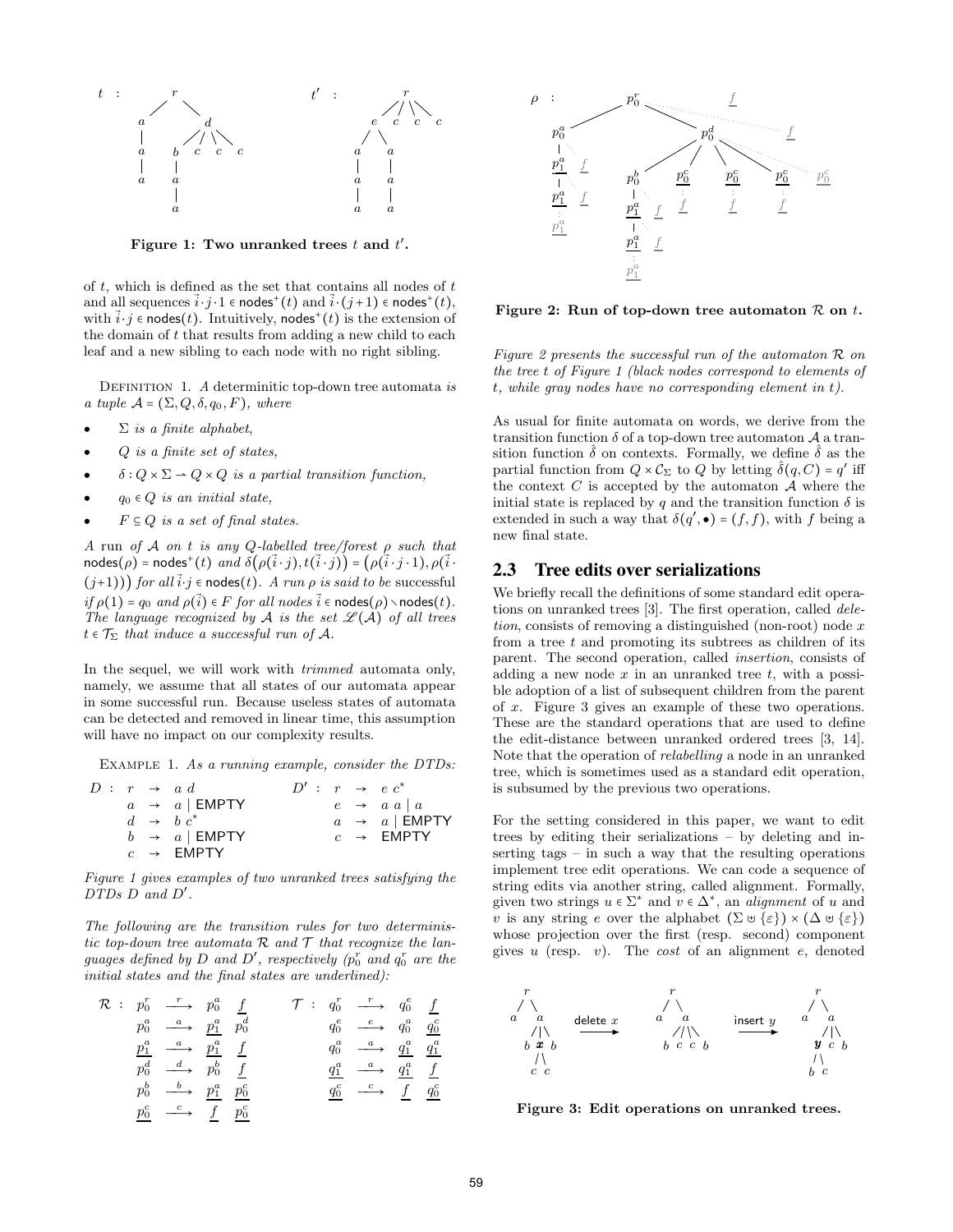$cost(e)$ , is the number of occurrences in e that are not of the form  $(a, a)$ , with  $a \in \Sigma$ , nor of the form  $(\varepsilon, \varepsilon)$ . The edit-distance (or Levenshtein distance) between two strings  $u \in \Sigma^*$  and  $v \in \Delta^*$ , denoted  $\textsf{dist}(u, v)$ , is defined as the minimum cost of all possible alignments of u and  $v$  [16]. As an example, the string  $\binom{a}{a}\binom{b}{c}\binom{c}{c}\binom{d}{d}\binom{e}{e}$  is an alignment between the strings abcd and acde that achieves optimal cost 2 (hence  $dist(abcd,acde) = 2$ ).

As we mentioned earlier, we are interested in repairing serializations of unranked trees and, more specifically, in alignments that can be directly translated into editing operations on the corresponding trees with similar costs. This is captured by the notion of tree edit alignment between well-matched words. Let us fix some well-matched words  $u \in (\Sigma \uplus \overline{\Sigma})^*$  and  $v \in (\Delta \uplus \overline{\Delta})^*$  and an alignment e between them. We first define two matching relations  $\sim_u$  and  $\sim_v$  between positions of e as follows: given  $1 \leq i \leq j \leq |e|$ , we write  $i \sim_u j$  (resp.  $i \sim_v j$ ) iff the infix  $e[i, j]$  projected onto the first (resp. second) components is a well-matched word. We then say that  $e$  is a *tree edit alignment* if the following implications hold:

- if  $e(i) = (a, a)$ , then there is  $1 \leq j \leq |e|$  such that  $e(j) = (\bar{a}, \bar{a}), i \sim_u j$ , and  $i \sim_v j$ ,
- if  $e(j) = (\bar{a}, \bar{a})$ , then there is  $1 \leq i \leq |e|$  such that  $e(i) = (a, a), i \sim_u j$ , and  $i \sim_v j$ .

EXAMPLE 2. Given two unranked trees  $t = a(a(b), c)$ and  $t' = a(a(c), b)$  and their serializations  $\hat{t} = aab\overline{b}\overline{a}c\overline{c}\overline{a}$ and  $\hat{t}' = aac\bar{c}\bar{a}b\bar{b}\bar{a}$ , the following are two possible alignments between  $\hat{t}$  and  $\hat{t}'$ :

$$
e = \begin{pmatrix} a \\ a \end{pmatrix} \begin{pmatrix} a \\ a \end{pmatrix} \begin{pmatrix} b \\ c \end{pmatrix} \begin{pmatrix} \overline{b} \\ \overline{c} \end{pmatrix} \begin{pmatrix} \overline{a} \\ \overline{a} \end{pmatrix} \begin{pmatrix} \overline{c} \\ \overline{b} \end{pmatrix} \begin{pmatrix} \overline{a} \\ \overline{b} \end{pmatrix} \begin{pmatrix} \overline{a} \\ \overline{a} \end{pmatrix}
$$

$$
e' = \begin{pmatrix} a \\ a \end{pmatrix} \begin{pmatrix} a \\ a \end{pmatrix} \begin{pmatrix} \overline{c} \\ \overline{a} \end{pmatrix} \begin{pmatrix} \overline{c} \\ \overline{c} \end{pmatrix} \begin{pmatrix} \overline{c} \\ \overline{b} \end{pmatrix} \begin{pmatrix} \overline{b} \\ \overline{b} \end{pmatrix} \begin{pmatrix} \overline{a} \\ \overline{b} \end{pmatrix} \begin{pmatrix} \overline{c} \\ \overline{c} \end{pmatrix} \begin{pmatrix} \overline{c} \\ \overline{c} \end{pmatrix} \begin{pmatrix} \overline{a} \\ \overline{c} \end{pmatrix}.
$$

However, only the first alignment e is a tree edit alignment. For the second one, if we choose  $i = 2$ , we observe that  $e'(i) =$  $(a, a)$  and  $j = 8$  is the unique position such that  $e(j) = (\bar{a}, \bar{a})$ , but  $i \nleftrightarrow j$ .

It is not difficult to see that, given two trees  $t$  and  $t'$ , there is a sequence of tree edit operations turning  $t$  into  $t'$  and having cost  $N$  iff there is a tree edit alignment between the serializations  $\hat{t}$  and  $\hat{t}'$  having cost 2N.

Interestingly, the following example shows that the generic notion of alignment between serializations is too powerful to capture the costs of edit operations on trees, even up to multiplicative constants. There exist indeed families of trees on which the costs of alignments are uniformly bounded, while the costs of tree edit operations get arbitrary high.

EXAMPLE 3. Consider pairs of trees of the same height and of the following forms (some labels are in bold to mark the differences between the left-hand and right-hand side):



It is easy to see that, no matter how one chooses to transform the left-hand side tree into the right-hand side one using tree edit operations, the cost grows at least linearly with the height of the trees. On the other hand, there exist alignments between the serializations of these pairs of trees that have uniformly bounded cost, e.g.

## $\binom{r}{r}\binom{a}{a}\left(\frac{\bar{a}}{\bar{a}}\right)\binom{r}{r}\left(\frac{b}{b}\right)\left(\frac{\bar{b}}{\bar{b}}\right)\ldots \binom{r}{r}\binom{a}{a}\left(\frac{\bar{a}}{\bar{a}}\right)\left(\frac{r}{r}\right)\left(\frac{b}{b}\right)\left(\frac{\bar{b}}{\bar{b}}\right)\left(\frac{r}{r}\right)\,\cdot$  $\binom{\bar{r}}{\varepsilon}\binom{\bar{b}}{\varepsilon}\binom{\bar{b}}{\bar{r}}\binom{\bar{a}}{\bar{a}}\binom{\bar{a}}{\bar{a}}\binom{\bar{r}}{\bar{r}} \ldots \binom{\bar{b}}{\bar{b}}\binom{\bar{b}}{\bar{b}}\binom{\bar{r}}{\bar{r}}\binom{\bar{a}}{\bar{a}}\binom{\bar{a}}{\bar{a}}\binom{\bar{r}}{\bar{b}}\binom{\bar{c}}{\bar{b}}\binom{\bar{c}}{\bar{b}}\binom{\bar{c}}{\bar{b}}\binom{\bar{c}}{\bar{b}}$

It is important to notice that the previous alignment is not a tree edit alignment.

#### 2.4 Transducers

A streaming repair process is a machine that consumes parts of the input and produces edits. We capture this with the notion of sub-sequential transducer. This device can be described by a tuple of the form  $\mathcal{Z} = (\Sigma, \Delta, Z, \kappa, z_0, \Omega)$ , where  $\Sigma$  is a finite alphabet for the input,  $\Delta$  is a finite alphabet for the output, Z is a (possibly infinite) set of states,  $\kappa$  is a partial transition function from  $Z \times (\Sigma \cup \{\varepsilon\})$  to  $\Delta^* \times Z$ ,  $z_0 \in Z$ is an initial state, and  $\Omega$  is a final output function from  $Z$ to  $\Delta^*$ . A run of  $\mathcal Z$  consists of a sequence of transitions of the form

 $z_0 \xrightarrow{u_1/v_1} z_1 \xrightarrow{u_2/v_2} \dots \xrightarrow{u_n/v_n} z_n \xrightarrow{\varepsilon/v_{n+1}}$ 

where  $u_i \in \Sigma \uplus {\varepsilon}$ ,  $v_i \in \Delta^*$ ,  $v_{n+1} = \Omega(z_n)$ , and  $\delta(z_{i-1}, u_i) =$  $(v_i, z_i)$  for all  $1 \leq i \leq n$ . Given the above run, we say that  $v = v_1 \cdot v_2 \cdot \ldots \cdot v_n \cdot v_{n+1}$  is the *output* of  $\mathcal Z$  on *input*  $u =$  $u_1 \cdot u_2 \cdot \ldots \cdot u_n$ . In order to guarantee that  $\mathcal Z$  produces at most one output on each input, we forbid the possibility that both  $\delta(z, a)$ , with  $a \in \Sigma$ , and  $\delta(z, \varepsilon)$  are defined on the same state z.

The above definition of run of a transducer implicitly defines an alignment between the input and the output. Recall that the definition of an alignment refers not only to the input and output words, but to a particular way of synchronizing them with  $\varepsilon$ . Thus we will first 'disambiguate' the edits induced by the run of the transducer, determining whether a given transition  $u/v$  is to be considered as a deletion, an insertion, or a deletion followed by an insertion. Formally, given a run  $\rho$  of  $\mathcal Z$  like the one described above, we define the *canonical alignment of*  $\rho$  as

$$
\text{align}(\rho) = \text{align}(\begin{smallmatrix} u_1 \\ v_1 \end{smallmatrix}) \cdot \text{align}(\begin{smallmatrix} u_2 \\ v_2 \end{smallmatrix}) \cdot \ldots \cdot \text{align}(\begin{smallmatrix} u_n \\ v_n \end{smallmatrix}) \cdot \text{align}(\begin{smallmatrix} \varepsilon \\ v_{n+1} \end{smallmatrix})
$$
\nwhere

$$
\mathsf{lign}\left(\begin{array}{c}\n\ell \\
v\n\end{array}\right) = \n\begin{cases}\n\begin{pmatrix}\n\alpha \\
\varepsilon\n\end{pmatrix}\n\begin{pmatrix}\n\varepsilon \\
b_1\n\end{pmatrix}\n\ldots\n\begin{pmatrix}\n\varepsilon \\
b_k\n\end{pmatrix}\n\qquad\n\text{if } u = a, v = b_1 \ldots b_k, \\
\text{and } a \neq b_i \text{ for all } 1 \leq i \leq k \\
\begin{pmatrix}\n\varepsilon \\
b_1\n\end{pmatrix}\n\ldots\n\begin{pmatrix}\n\varepsilon \\
b_i\n\end{pmatrix}\n\ldots\n\begin{pmatrix}\n\varepsilon \\
b_k\n\end{pmatrix}\n\qquad\n\text{if } u = a, v = b_1 \ldots b_k, \\
\text{and } i = \min_{j \leq k} \{j : a = b_j\} \\
\begin{pmatrix}\n\varepsilon \\
b_1\n\end{pmatrix}\n\ldots\n\begin{pmatrix}\n\varepsilon \\
b_k\n\end{pmatrix}\n\qquad\n\text{if } u = \varepsilon \text{ and } v = b_1 \ldots b_k.\n\end{cases}
$$

We define the *cost* of a run  $\rho$  of  $\mathcal Z$  as the cost of its canonical alignment align( $\rho$ ).

In general, canonical alignments of runs of transducers can be of any form. In the following, however, we restrict ourselves to transducers that only work on serializations of trees and whose canonical alignments are tree edit alignments. We call these transducers tree edit transducers.

a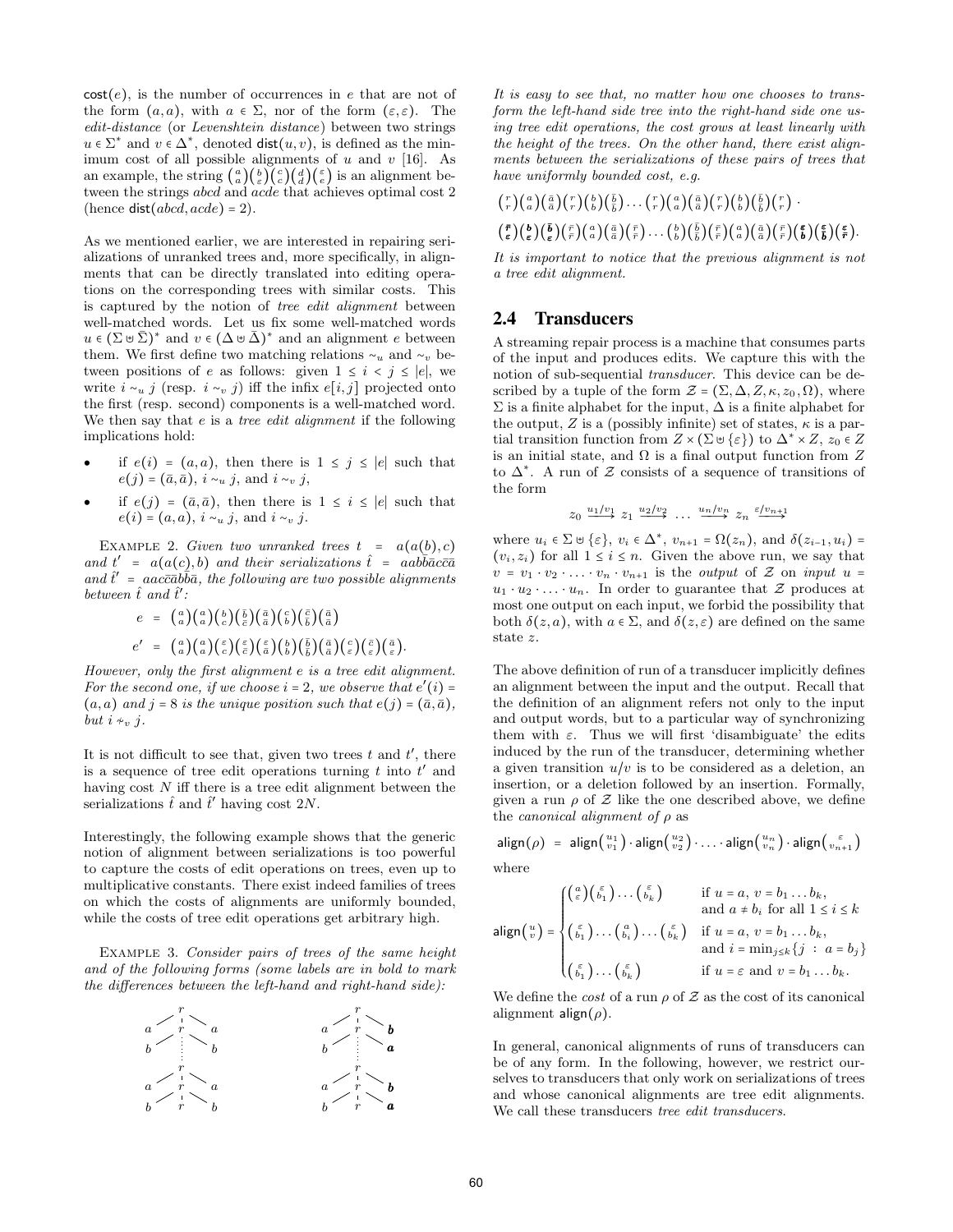#### 3. PROBLEM SETTING

This paper focuses on the streaming bounded repairability problem for languages of unranked trees. The setting is given by two languages  $R$  and  $T$  of unranked trees, called *restric*tion and target languages. Trees in  $R$  (resp.  $T$ ) are labelled over a finite alphabet  $\Sigma$  (resp.  $\Delta$ ), and they are encoded by serializations. The languages  $R$  and  $T$  are represented by means of DTDs or deterministic top-down tree automata.

The goal is to decide whether it is possible to 'repair' any tree  $t \in R$  into a tree  $t' \in T$ , using a number of edits on serializations that is uniformly bounded by a constant (the constant may depend on the restriction and target languages, but not on the tree  $t$ ). Here, we are specially interested in repair strategies that are streaming, that is, we only consider repairs of serializations of trees that are produced in an online way, by means of tree edit transducers.

Formally, the streaming bounded repairability problem consists of deciding, given two languages  $R$  and  $T$  (presented as DTDs or top-down tree automata), whether there exists a tree edit transducer  $\mathcal Z$  such that (i) on any input  $\hat t$ , with  $t \in R$ ,  $\mathcal Z$  outputs the serialization  $\hat t'$  of some tree  $t' \in T$ , and (ii) the cost of the runs of  $\mathcal Z$  are uniformly bounded by a constant (this implies that the edit-distance between the input  $\hat{t}$  and the corresponding output  $\hat{t}'$  is also bounded by a constant). Some examples of positive and negative instances of the streaming bounded repairability problem follow.

EXAMPLE 1 (CONTINUED). Consider again the languages  $R = \mathscr{L}(\mathcal{R})$  and  $T = \mathscr{L}(\mathcal{T})$  described in our running example. It is possible to transform every tree  $t \in R$  (e.g. the left-hand side tree of Figure 1) into a tree  $t' \in T$  (e.g. the right-hand side tree of Figure 1) using just 3 edit operations: one first deletes the d-labelled child of the root, then relabels the b-labelled node into a, finally one inserts a new e-labelled node as a first child of the root, adopting the two chains of alabelled nodes as sub-trees. This strategy can be implemented at the level of serializations by a transducer that first copies the opening tag r from the input, then it produces an opening tag e and copies the portion  $a \dots a \overline{a} \dots \overline{a}$  of the input;  $subsequently, it replaces the input string db with a, it copies$ another portion  $a \dots a \bar{a} \dots \bar{a}$  of the input, it prepends  $\bar{a} \bar{e}$  to the next incoming string  $c\bar{c} \ldots c\bar{c}$ , and finally it erases the closing tag d and copies the last symbol  $\bar{r}$ .

EXAMPLE 4. The following is a variant of an example from [2], which shows the difference between non-streaming edit strategies and streaming ones. Consider the language R of all trees of the form  $r(x, c, \ldots, c, y, \ldots, y)$ , with  $x, y \in \{a, b\}$ , and the language T of all trees of the form  $r(x, c, \ldots, c, x, \ldots, x)$ , with  $x \in \{a, b\}$ . A simple way to edit a tree of R into a tree of T is to replace the label x of the first child with the label y occurring the rightmost sibling. This strategy has uniformly bounded cost, but it cannot be implemented by a tree edit transducer of similar cost. Indeed, every transducer of bounded cost that parses a serialization of a tree of R has to commit to either preserving or modifying the label x of the first child before seeing the right siblings labelled by y. We have that the language  $R$  is not streaming repairable into T with uniformly bounded cost.



Figure 4: Transitions graphs of automata  $\mathcal R$  and  $\mathcal T$ .

#### 4. MAIN CHARACTERIZATION

In this section, we present an effective characterization of streaming bounded repairability for the languages recognized by top-down tree automata (thus including those languages definable by DTDs). This characterization combines ideas both from the solution of the streaming repair problem for regular word languages [2] and from the solution of the non-streaming repair problem for regular languages of unranked trees [12]. For instance, in [2] streaming bounded repairability for regular word languages was characterized in terms of a simulation game over the directed acyclic graphs of the strongly connected components of the automata – similar concepts are used also in the present paper. In [12] special conditions related to the behaviour of tree automata along the vertical (i.e. first-child) axis were taken into account – here we do something similar in the presence of 'vertical' contexts. To describe formally our characterization, we need to first introduce some definitions and notations.

#### 4.1 Components of automata

It is easy to see that any top-down tree automaton  $A =$  $(\Sigma, Q, \delta, q_0, F)$  can be equivalently represented by its transition graph  $G_A = (Q, (E_a^1)_{a \in \Sigma}, (E_a^2)_{a \in \Sigma})$ , where the nodes are the control states of  $A$  and the edge relations  $E_a^1$  and  $E_a^2$ are defined as follows:

$$
(q, q') \in E_a^1
$$
 iff  $\exists q'' \in Q$ .  $\delta(q, a) = (q', q'')$ ,  
\n $(q, q') \in E_a^2$  iff  $\exists q'' \in Q$ .  $\delta(q, a) = (q'', q')$ .

Intuitively, the edges in  $E_a^1$ , called *vertical edges*, represent transitions of A from a given node of a tree to its first child, while the edges in  $E_a^2$ , called *horizontal edges*, represent transitions of A from a given node to its next sibling.

Figure 4 depicts the transition graphs of the automata  $\mathcal{R}$  and  $\mathcal T$  of Example 1 (dotted arrows represent horizontal edges, solid arrows represent vertical edges).

Using the graph representation of an automaton  $A$ , we can derive the notion of strongly connected component (or simply a component) of A: this is a maximal set X of nodes of  $G_A$ such that for all  $q, q' \in X$ , there is a directed path from  $q$  to  $q'$  visiting only nodes in  $X$  and traversing edges in  $\bigcup_{a\in\Sigma} E_a^1 \cup E_a^2$ . We observe that for every  $q, q' \in X$ , there is a context C such that  $\hat{\delta}(q, C) = q'$ .

We denote by  $SCC(\mathcal{A})$  the set of all components of  $\mathcal{A}$  and we distinguish between two types of components  $X \in \mathsf{SCC}(\mathcal{A})$ :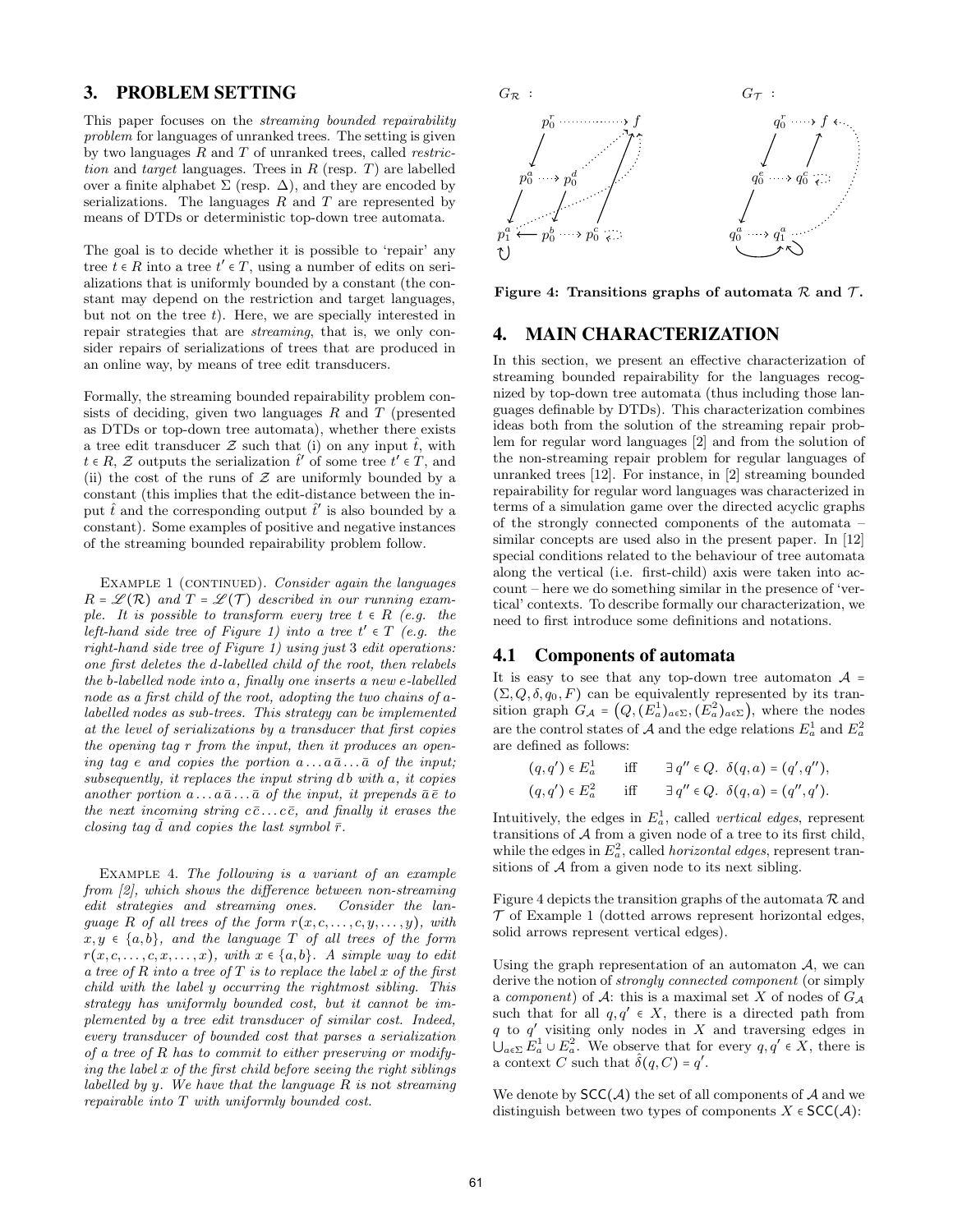- $X$  is *horizontal* if all its edges are horizontal, namely, if  $(q, q') \notin E_a^1$  for all  $q, q' \in \overrightarrow{X}$  and  $a \in \Sigma$ ,
- $X$  is non-horizontal if it contains at least one vertical edge, namely, if  $(q, q') \in E_a^1$  for some  $q, q' \in X$  and  $a\in\Sigma.$

The left-hand side graph of Figure 4 contains six horizontal components and only one non-horizontal component (i.e. the one consisting of the single state  $p_1^a$ ); similarly, the righthand side graph of Figure 4 contains five horizontal components and one non-horizontal component.

Non-trivial components, namely, components that contain at least one edge, represent 'repeatable behaviours' of the automaton. These components have to be taken into account in the characterization of streaming bounded repairability because they could generate arbitrary large fragments of trees (namely, contexts) that cannot be edited with uniformly bounded cost. To make this statement more precise, we associate with each component  $X$  of an automaton  $\mathcal{A} = (\Sigma, Q, \delta, q_0, F)$  the language of contexts realizable in X:

$$
\mathscr{L}(\mathcal{A}|X) = \{C : \exists q, q' \in X. \hat{\delta}(q, C) = q'\}.
$$

Recall that contexts are trees or forests with a single placeholder (●-labelled node) occurring at a leaf with no right sibling. It is easy to see that a component X of  $\mathcal A$  is horizontal iff the placeholders of all contexts in the language  $\mathscr{L}(A|X)$  occur at the top level (i.e. as rightmost roots). Such contexts are called horizontal and intuitively represent hedges of trees.

As an example, the automaton  $R$  of our running Example 1 contains one non-trivial horizontal component  $\{p_0^c\}$ , which realizes contexts of the form  $cc \ldots c \bullet$ . The other non-trivial component of  $\mathcal{R}$  is  $\{p_1^a\}$ , which is non-horizontal and realizes contexts of the form  $a(a(\ldots a(\bullet)\ldots)).$ 

#### 4.2 Prefix-rewriting systems

To understand our characterization result, it is useful to think of a deterministic top-down tree automaton as a device that processes serializations of trees in a single-threaded left-to-right fashion, rather than in parallel. This could be formalized in terms of special forms of Visibly Pushdown Automata [8] that run on serializations of trees and simulate exactly the computations of deterministic top-down tree automata. Here, we prefer to avoid such a formalization and only introduce the minimum amount of terminology that is necessary for understanding our results.

Given a deterministic top-down tree automaton  $A =$  $(\Sigma, Q, \delta, q_0, F)$ , a state q of it, and a prefix u of the serialization of a tree, we say that  $q$  is the *current state at the* end of u iff  $\hat{\delta}(q_0, C) = q$  and  $\hat{C}^{\text{prefix}} = u$  for some context C. We remark that this current state only depends on  $u$ , and not the context  $C$ ; indeed, due to top-down determinism,  $\hat{C}_1^{\text{prefix}} = \hat{C}_2^{\text{prefix}}$  implies  $\hat{\delta}(q_0, C_1) = \hat{\delta}(q_0, C_2)$ , for any two contexts  $C_1, C_2$ .

We now turn back to our streaming bounded repairability problem. Informally, being able to perform a bounded repair from a restriction automaton  $R$  to a target automaton  $T$ , one needs to respond to prefixes  $u$  of serializations of trees in  $\mathscr{L}(\mathcal{R})$  by prefixes v of serializations of trees in  $\mathscr{L}(\mathcal{T})$  in such a way that, at any point, if we take the component of the current state of  $R$  at the end of u, the language of contexts realized in this component is covered by the language of contexts realized in the component of the current state of  $\mathcal T$  at the end of v. In this way, if the prefix u is repeatedly extended in a cyclic way – without exiting the component of the current state – the repair processor can respond by just copying the input symbols, incurring no cost. Of course, it is not feasible to look at all possible prefixes  $u$  of serializations of trees in  $R$ . Thus our characterization of streaming bounded repairability is based on a sort of simulation game in which abstractions of runs of  $R$  are produced by one player, and are countered by abstractions of runs of  $\mathcal{T}$ , produced by the other player.

The abstractions are stacks of components, representing the states at the frontier of the portion of the tree that is represented by the prefix of the serialization. For example, extending a prefix  $u$  of a serialization with a new opening tag a induces a transition of  $R$  from the current state  $p$ to two states  $p_1$  and  $p_2$  (one associated with the new  $a$ labelled child, the other associated with a forthcoming right sibling). This transition is abstracted at the level of components by a corresponding push-and-swap move that replaces the component of  $p$  at the top of the restriction stack with the components of  $p_1$  and  $p_2$ .

A key observation is that it is not necessary to mimic all transitions of the restriction automaton, but only those that exit the current component and reach new components with both successor states. This will keep the length of the plays in the simulation game bounded, allowing us to determine the winner effectively.

Formalizing this, we capture the dynamics of stacks of components via prefix-rewriting systems associated with the restriction and target automata  $\mathcal R$  and  $\mathcal T$ . These systems act on stacks of components of  $R$  and  $T$  and they are naturally obtained from the 'lifting' of the transition rules to the strongly connected components. Stacks of components are presented as strings under the usual convention that the top element of a stack is listed first. Given a stack  $\vec{z}$ , we denote by  $top(\vec{z})$  its top element and by  $tail(\vec{z})$  the sub-stack below this element. We will use  $\vec{x}, \vec{x}', \vec{x}''$  (resp.  $\vec{y}, \vec{y}', \vec{y}'$ ) to denote stacks of components of  $\mathcal R$  (resp.  $\mathcal T$ ).

We start with the definition of the prefix-rewriting system associated with the restriction automaton  $\mathcal{R}$  =  $(\Sigma, P, \delta, p_0, F)$ . This is the relation  $\stackrel{\mathcal{R}}{\mapsto} \subseteq \mathsf{SCC}(\mathcal{R})^*$  ×  $SCC(\mathcal{R})^*$  between stacks of components of  $\mathcal R$  defined by:

$$
X \cdot \vec{x} \overset{\mathcal{R}}{\mapsto} X_1 X_2 \cdot \vec{x} \quad \text{iff} \quad X_1 \neq X \quad \land \quad X_2 \neq X \quad \land
$$
  
\n
$$
\exists p \in X, p_1 \in X_1, p_2 \in X_2, a \in \Sigma
$$
  
\n
$$
\delta(p, a) = (p_1, p_2)
$$
  
\n
$$
X \cdot \vec{x} \overset{\mathcal{R}}{\mapsto} \vec{x} \quad \text{always}
$$

where  $X, X_1, X_2$  denote single components of  $\mathcal R$ . Note that  $\vec{x} \overset{\mathcal{R}}{\mapsto} \vec{x}'$  implies either  $|\vec{x}| = |\vec{x}'| + 1$  or  $|\vec{x}| + 1 = |\vec{x}'|$ . Moreover, according to the above definition, the component  $X$  at the top of the stack cannot be rewritten into a copy of it (this is due to the condition  $X_1 \neq X \land X_2 \neq X$ ).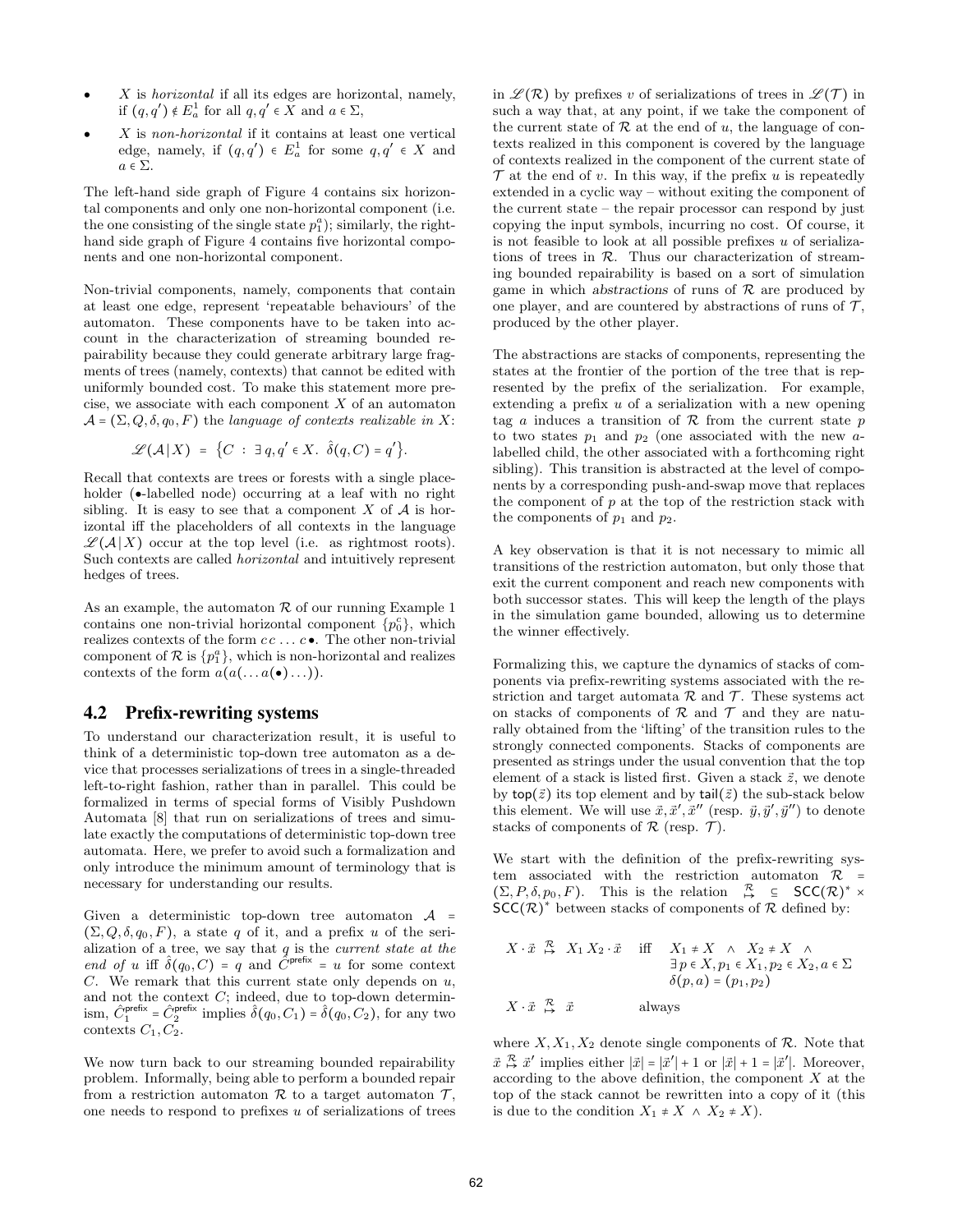The prefix-rewriting system associated with the target automaton  $\mathcal{T} = (\Delta, Q, \gamma, q_0, G)$  is defined in a similar way, with only two differences. First, we allow components of  $\mathcal T$  to be rewritten into themselves (for instance, we allow rules of the form  $Y \stackrel{\mathcal{T}}{\mapsto} YY$  whenever  $\gamma(q, a) = (q_1, q_2)$  for some states  $q, q_1, q_2 \in Y$ ). This difference is required essentially because several components of  $R$  could be covered by the same component of  $\mathcal T$ . Second, we allow rewriting rules that simulate the execution of several transitions of  $\mathcal T$  at once: this is done by taking the reflexive and transitive closure of a basic rewriting relation  $\stackrel{\mathcal{T}}{\mapsto}$ , which is defined just below. This corresponds to the fact that in the target we can make multiple repairs (e.g. insert multiple symbols) in response to a single input symbol of the restriction.

We associate with the target automaton  $\mathcal{T} = (\Delta, Q, \gamma, q_0, G)$ the relation  $\mathcal{F}_{\rightarrow} \subseteq \mathsf{SCC}(\mathcal{T})^* \times \mathsf{SCC}(\mathcal{T})^*$  defined by:

$$
Y \cdot \vec{y} \xrightarrow{\mathcal{T}} Y_1 Y_2 \cdot \vec{y} \quad \text{iff} \quad \exists q \in Y, q_1 \in Y_1, q_2 \in Y_2, a \in \Delta
$$

$$
\gamma(q, a) = (q_1, q_2)
$$

$$
Y \cdot \vec{y} \xrightarrow{\mathcal{T}} \vec{y} \quad \text{iff} \quad \vec{y} \neq \varepsilon.
$$

We denote by  $\mathcal{L}_{\mathbf{P}^*}$  the reflexive and transitive closure of the relation  $\mathcal{I}$ .

EXAMPLE 1 (CONTINUED). Consider the automata  $\mathcal R$  and  $T$  of our running example (see also Figure 4 for a quick reference of the transitions). The following are two valid derivations of the prefix-rewriting systems  $\mathbb{R}^n$  and  $\mathbb{Z}^*$ :

|  |  | $\{p_0^r\}\overset{\mathcal{R}}{\mapsto} \{p_0^a\}\{f\}\overset{\mathcal{R}}{\mapsto} \{p_1^a\}\{p_0^d\}\{f\}\overset{\mathcal{R}}{\mapsto} \{p_0^d\}\{f\}$ |  |
|--|--|-------------------------------------------------------------------------------------------------------------------------------------------------------------|--|
|  |  | ${q_0^r} \underset{\rightarrow}{\rightarrow} {f_*} {q_0^a} {q_0^c} {f} \$ $\rightarrow$ ${f_*} {q_1^a} {q_1^a} {q_0^c} {f}$ $\rightarrow$ ${f_*}$ ${f}.$    |  |

#### 4.3 The simulation game

Now, we have all the ingredients to characterize streaming bounded repairability for two languages  $\mathscr{L}(\mathcal{R})$  and  $\mathscr{L}(\mathcal{T})$ in terms of a suitable simulation game between the prefixrewriting systems  $\stackrel{\mathcal{R}}{\mapsto}$  and  $\stackrel{\mathcal{T}}{\mapsto}$  associated with  $\mathcal R$  and  $\mathcal T$ .

To explain the general idea we first consider the simpler case where all components of the restriction automaton  $\mathcal R$ are horizontal. In this case, the simulation game takes place between two players, called Generator and Repairer, who control two stacks  $\vec{x} \in \mathsf{SCC}(\mathcal{R})^*$  and  $\vec{y} \in \mathsf{SCC}(\mathcal{T})^*$  using the prefix-rewriting relations  $\stackrel{\mathcal{R}}{\mapsto}$  and  $\stackrel{\mathcal{T}}{\mapsto}$ , respectively. The game starts with the initial singleton stacks  $X_0$  and  $Y_0$ , where  $X_0$  is the component of the initial state of  $\mathcal R$  and  $Y_0$  is the component of the initial state of  $\mathcal T$ . Repairer moves first by applying to his stack  $Y_0$  a sequence of prefix-rewriting rules satisfying  $\mathcal{I}^*$  (this corresponds to the fact that the repair processor is allowed to insert some initial prefix of the output, prior to any input being received). Generator responds by applying to his stack  $X_0$  a single prefixrewriting rule satisfying  $\mathcal{R}$ . Then the game continues in a similar way from the new pair of stacks. Some invariants have to be enforced. Every time Repairer moves, he has to guarantee that the language  $\mathscr{L}(\mathcal{T} | \text{top}(\vec{y}))$  of contexts realizable in the top component of his stack  $\vec{y}$  contains the language  $\mathscr{L}(\mathcal{R} | \text{top}(\vec{x}))$  of contexts realizable in the top component of the stack  $\vec{x}$  of Generator. We will see later in Section 4.4 how this covering property between languages of components eases the repair process. Eventually, one of the two players will not be able to move, in which case the other player wins.

In order to correctly characterize streaming bounded repairability in the presence of non-horizontal components of R, we need to consider a variant of the simulation game where a special separator symbol ⊲ is prepended to the nonhorizontal components of the stacks. For the sake of presentation, it is convenient to describe the variant of the simulation game by introducing a third player, called Referee, who handles the occurrences of the separator symbol ⊲ in the two stacks. The game goes as before by alternating between moves of Repairer and moves of Generator. However, if after a move of Repairer the element at the top of the stack of Generator happens to be a non-horizontal component, then Referee comes into play: he inserts the separator symbol ⊲ just below the top components of the stacks of Generator and Repairer and he passes the turn to Generator. From there after, neither Generator nor Repairer are allowed to modify the parts of their stacks that are hidden under a separator. If after a move of Generator the top element of his stack becomes ⊲, then Referee comes again into play: he removes ⊲ from the top of the stack of Generator, he pops from the stack of Repairer the top-most separator and all elements above it, and he finally passes the turn to Repairer. We remark that in the above formulation of the game, Referee cannot choose his moves, as these are always determined by the current configuration of the game. This makes the game equivalent to a classical turn-based two-player reachability game, whose winner is known to be determined.

A formal definition of the arena of the game follows. For the sake of readability, we use a different notation (i.e.  $\left[\vec{x}, \vec{y}\right]$ ) and  $\langle \langle \vec{x}, \vec{y} \rangle \rangle$  for the positions of the arena that belong to Generator and Repairer; for the positions owned by Referee the notation is that of the player who moves next.

DEFINITION 2. Let  $\mathcal R$  and  $\mathcal T$  be two top-down tree automata and let  $\vec{x}, \vec{x}', \vec{x}''$  (resp.  $\vec{y}, \vec{y}', \vec{y}''$ ) denote generic sequences over  $SCC(\mathcal{R}) \cup \{ \triangleleft \}$  (resp.  $SCC(\mathcal{T}) \cup \{ \triangleleft \}$ ). The arena  $G_{\mathcal{R},\mathcal{T}}$  for the simulation game is defined as follows:

- the positions owned by Generator are the pairs  $\lbrack \! \lbrack \vec{x}, \vec{y} \rbrack \! \rbrack$ , where  $\text{top}(\vec{x})$  and  $\text{top}(\vec{y})$  are components such that  $\mathscr{L}(\mathcal{R} | \text{top}(\vec{x})) \subseteq \mathscr{L}(\mathcal{T} | \text{top}(\vec{y}))$ , and where  $top(tail(\vec{x})) = \triangleleft whenever top(\vec{x}) is non-horizontally;$
- the positions owned by Repairer are the pairs  $\langle \langle \vec{x}, \vec{y} \rangle \rangle$ , where  $top(\vec{x}) \neq \triangleleft$ ;
- the positions owned by Referee are the pairs  $\lbrack \! \lbrack \vec{x}, \vec{y} \rbrack \! \rbrack$ , where  $\text{top}(\vec{x})$  and  $\text{top}(\vec{y})$  are non-horizontal components,  $\mathscr{L}(\mathcal{R} | \text{top}(\vec{x})) \subseteq \mathscr{L}(\mathcal{T} | \text{top}(\vec{y}))$ , and top(tail( $\vec{x}$ )) ≠ ⊲, as well as the pairs  $\langle\!\langle \vec{x}, \vec{y} \rangle\!\rangle$ , where  $top(\vec{x}) = \triangleleft$ ;
- the initial position is the pair  $\langle \langle \vec{x}_0, \vec{y}_0 \rangle \rangle$ , which is owned by Repairer, where  $\vec{x}_0$  (resp.  $\vec{y}_0$ ) is the singleton stack that consists of the component of the initial state of R  $(resp. \mathcal{T})$ ;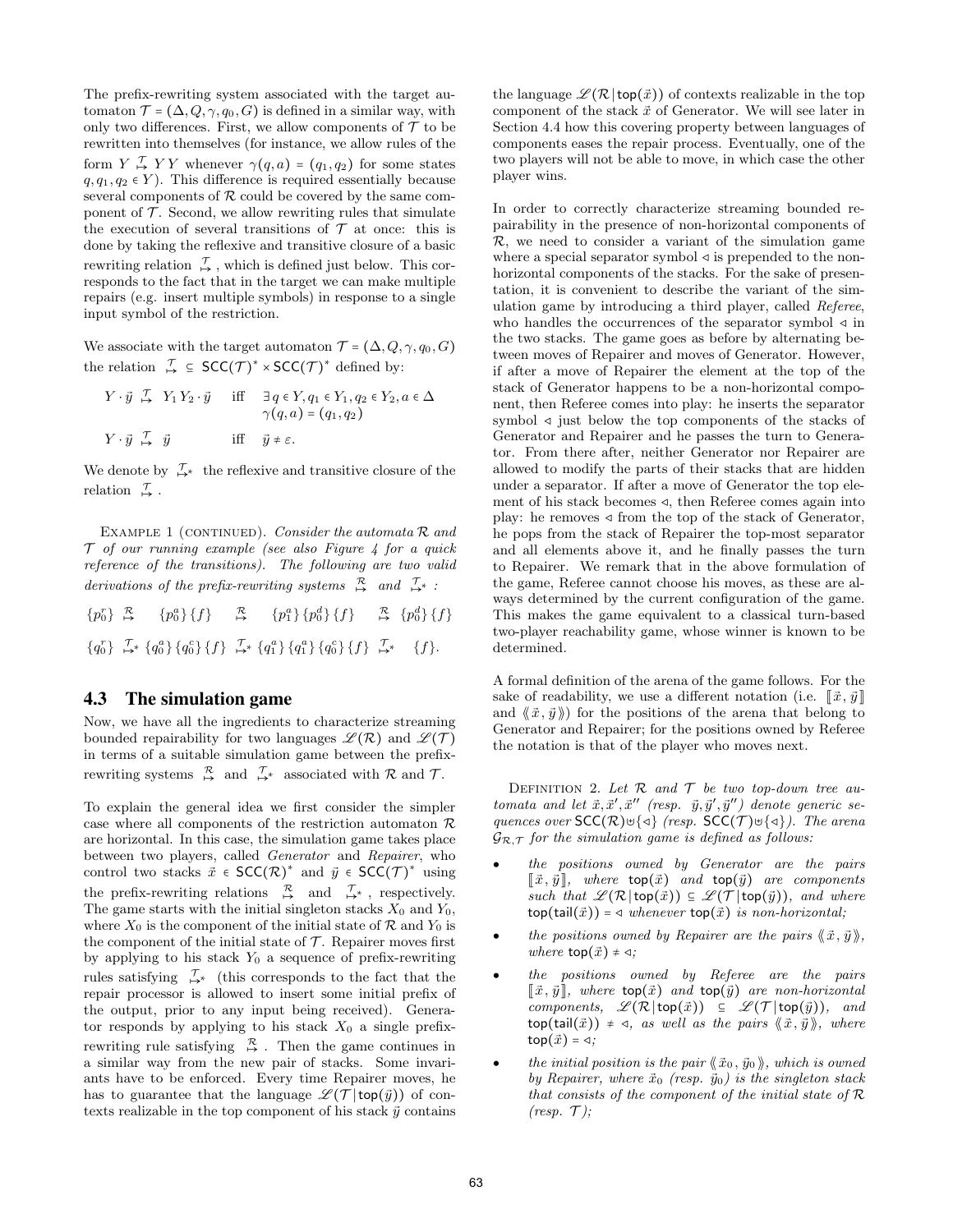- the possible moves for Generator are of the form  $\lbrack\!\lbrack\!\lbrack\ddot{x}\cdot\vec{x}'',\vec{y}\rbrack\rbrack,\text{ where }\vec{x}\;\stackrel{\mathcal{R}}{\mapsto}\vec{x}'\;\text{ is a single}$ prefix-rewriting rule associated with  $R$  (in particular,  $\leq$  occurs neither in  $\vec{x}$  nor in  $\vec{x}'$ );
- the possible moves for Repairer are of the form  $\langle \langle \vec{x}, \vec{y} \cdot \vec{y}' \rangle \rangle \stackrel{\text{Rep}}{\mapsto} [\vec{x}, \vec{y}' \cdot \vec{y}'']$ , where  $\vec{y} \stackrel{\tau}{\mapsto} \vec{y}'$  is a sequence of prefix-rewriting rules associated with  $T$  (in particu $lar, \triangleleft occurs neither in \bar{y} nor in \bar{y}'$
- the possible moves for Referee are of the form  $\llbracket X \cdot \vec{x}'', Y \cdot \vec{y}'' \rrbracket \quad \overset{\text{Ref}}{\mapsto} \quad \llbracket X \cdot \triangleleft \cdot \vec{x}'', Y \cdot \triangleleft \cdot \vec{y} \right.$  $where$ X is non-horizontal, and those of the form  $\langle \langle \triangleleft \cdot \vec{x}, \vec{y} \cdot \triangleleft \cdot \vec{y}'' \rangle \rangle \rangle \stackrel{\text{Ref}}{\mapsto} \langle \langle \vec{x}, \vec{y}'' \rangle \rangle$ , where  $\triangleleft$  does not occur in  $\vec{y}$ .

We observe that all plays that could possibly arise from the simulation game over the arena  $\mathcal{G}_{\mathcal{R},\mathcal{T}}$  are finite: this is because each position of  $\mathcal{G}_{\mathcal{R},\mathcal{T}}$  is visited at most once during a play and the set of all reachable positions is finite, due to the restriction on the moves of Generator. Indeed the stacks that could be derived from the prefix-rewriting system  $\mathcal{R}$ have length at most  $|SCC(\mathcal{R})|$ . This allows us to define the winner of a play as the last player who moved (this must be either Generator or Repairer).

EXAMPLE 1 (CONTINUED). We continue our running  $ex$ ample by describing a prefix of possible play over the arena  $\mathcal{G}_{\mathcal{R},\mathcal{T}}$  (to save space and improve readability, we write the pairs for the positions of the arena vertically):

$$
\left\langle \left\{q_{0}^{6}\right\}\right\rangle \underset{\text{rep}}{\text{Rep}} \left[\left\{q_{0}^{6}\right\}\right] \xrightarrow{\text{Gen}} \left\langle \left\{q_{0}^{6}\right\}\right\} \left\{f\right\} \underset{\text{rep}}{\text{Rep}} \left[\left\{q_{0}^{6}\right\}\right] \xrightarrow{\text{Gen}} \left\langle \left\{q_{0}^{6}\right\}\right\} \left\{f\right\} \right] \xrightarrow{\text{Rep}} \left[\left\{q_{0}^{6}\right\}\right] \left\{f\right\}
$$
\n
$$
\left\langle \left\{q_{0}^{6}\right\}\right\rangle \left\{f\right\} \underset{\text{rep}}{\text{Rep}} \left[\left\{q_{0}^{6}\right\}\right] \left\{f\right\} \right\} \xrightarrow{\text{Rep}} \left[\left\{q_{0}^{6}\right\}\right] \left\{f\right\}
$$
\n
$$
\left\langle \left\{q_{0}^{6}\right\}\right\rangle \left\{f\right\} \right\} \underset{\text{rep}}{\text{Rep}} \left[\left\{q_{1}^{6}\right\}\right\rangle \left\{f\right\} \right] \xrightarrow{\text{Rep}} \left[\left\{q_{1}^{6}\right\}\left\{f\right\}
$$
\n
$$
\left\langle \left\{q_{0}^{6}\right\}\right\rangle \left\{f\right\} \right] \xrightarrow{\text{Rep}} \left[\left\{q_{1}^{6}\right\}\left\{f\right\}
$$
\n
$$
\left\langle \left\{q_{1}^{6}\right\}\right\rangle \left\{f\right\} \right] \xrightarrow{\text{Rep}} \left[\left\{q_{1}^{6}\right\}\left\{f\right\}
$$
\n
$$
\left\langle \left\{q_{1}^{6}\right\}\right\rangle \left\{f\right\} \right] \xrightarrow{\text{Rep}} \left[\left\{q_{1}^{6}\right\}\left\{f\right\}
$$
\n
$$
\left\langle \left\{q_{1}^{6}\right\}\right\rangle \left\{f\right\} \right] \xrightarrow{\text{Rep}} \left[\left\{p_{1}^{6}\right\}\left\{f\right\}
$$
\n
$$
\left\langle \left\{q_{1}^{6}\right\}\right\rangle \left\{f\right
$$

It is easy to see that Repairer has a strategy to win the simulation game over  $\mathcal{G}_{\mathcal{R}}$   $\tau$ .

As we explained earlier, it is more difficult for Repairer to win the simulation game when the stack he controls contains some separator symbols – in this case he cannot apply the prefix-rewriting rules arbitrarily deep into his stack. The purpose of the following example is to demonstrate that, without this limitation, Repairer can win the simulation game even if the restriction language is not streaming bounded repairable into the target language.

EXAMPLE 5. Let  $\mathcal{R}'$  and  $\mathcal{T}'$  be the deterministic top-down tree automata with the following transitions  $(p_0 \text{ and } q_0 \text{ are})$ the initial states, all other states are final):

|  | $\mathcal{R}'$ : $p_0 \xrightarrow{r} \underline{p_1} f$        |  |  |  | $\mathcal{T}'$ : $q_0 \xrightarrow{r} q_1 f$        |  |
|--|-----------------------------------------------------------------|--|--|--|-----------------------------------------------------|--|
|  | $p_1 \xrightarrow{a} p_1 f$                                     |  |  |  | $q_1 \longrightarrow q_2 \qquad q_3$                |  |
|  | $\underline{p_1} \xrightarrow{b} \underline{f} \underline{p_2}$ |  |  |  | $q_2 \xrightarrow{a} \underline{q_2} \underline{f}$ |  |
|  | $p_2 \longrightarrow f p_2$                                     |  |  |  | $\frac{q_3}{q_3} \xrightarrow{b} \frac{f}{q_3}$     |  |

The following are examples of trees in  $\mathscr{L}(\mathcal{R}')$  and in  $\mathscr{L}(\mathcal{T}')$ :



Clearly,  $\mathscr{L}(\mathcal{R}')$  is not bounded repairable into  $\mathscr{L}(\mathcal{T}')$  (not even with an offline repair strategy). Accordingly, Repairer loses the simulation game over  $\mathcal{G}_{\mathcal{R}',\mathcal{T}'}$  in the presence of separator symbols: Generator has a winning strategy that consists of first reaching the restriction stack  $\{p_1\} \triangleleft \{f\},\$ forcing Repairer to respond with a target stack of the form  ${q_2} \triangleleft ... {q_3} \{f\}$ , and later rewriting his stack to  ${p_2} \triangleleft {f}$ , thus leading to a losing position for Repairer (the component  $\{p_2\}$  of  $\mathcal{R}'$  is not covered by any component of  $\mathcal{T}'$  that is reachable from  $\{q_2\}$ ).

On the other hand, Repairer can easily win the simulation game if the separators are omitted: from any position of the arena of the form  $\{p_2\} \{f\}, \{q_2\} \ldots \{q_3\} \{f\} \}$ , Repairer could simply pop the top component from his stack and cover in this way the top component of the restriction stack.

We are now ready to state our main characterization result:

THEOREM 1. Given a pair of deterministic top-down tree automata  $R$  and  $T$ , there exists a streaming repair strategy from  $\mathscr{L}(\mathcal{R})$  to  $\mathscr{L}(\mathcal{T})$  with uniformly bounded cost iff Repairer has a strategy to win the simulation game over  $\mathcal{G}_{\mathcal{R},\mathcal{T}}$ .

The effectiveness of the above characterization is discussed in Section 5, together with tight complexity bounds for the streaming bounded repairability problem. In the following we give an intuitive account of the proof of Theorem 1. Finally, it is important to point out that from this proof one can effectively construct a tree edit transducer that repairs  $\mathscr{L}(\mathcal{R})$  into  $\mathscr{L}(\mathcal{T})$  with uniformly bounded cost whenever Repairer wins the simulation game over  $\mathcal{G}_{\mathcal{R},\mathcal{T}}$ .

#### 4.4 Outline of the proof of the main theorem

We explain first the idea underlying the proof of the only-ifdirection of Theorem 1. In this direction, we assume the existence of a tree edit transducer  $\mathcal Z$  that implements a streaming repair strategy of  $\mathscr{L}(\mathcal{R})$  into  $\mathscr{L}(\mathcal{T})$ , with uniformly bounded cost, and we derive from that the existence of a strategy for Repairer to win the simulation game over  $\mathcal{G}_{\mathcal{R},\mathcal{T}}$ . Once again, it is convenient to think of the restriction and target automata as devices that process serializations of trees. We thus reuse the notion of current state at the end of a prefix of a serialization (cf. Section 4.2).

A key ingredient for constructing a winning strategy for Repairer lies in the fact that, without loss of generality, one can assume that the transducer  $Z$  satisfies the following invariant: for every prefix  $u$  of an input serialization, if  $X$  is the component of the current state of  $R$  at the end of u and Y is the component of the current state of  $\mathcal T$  at the end of the corresponding output  $v$ , then the language of contexts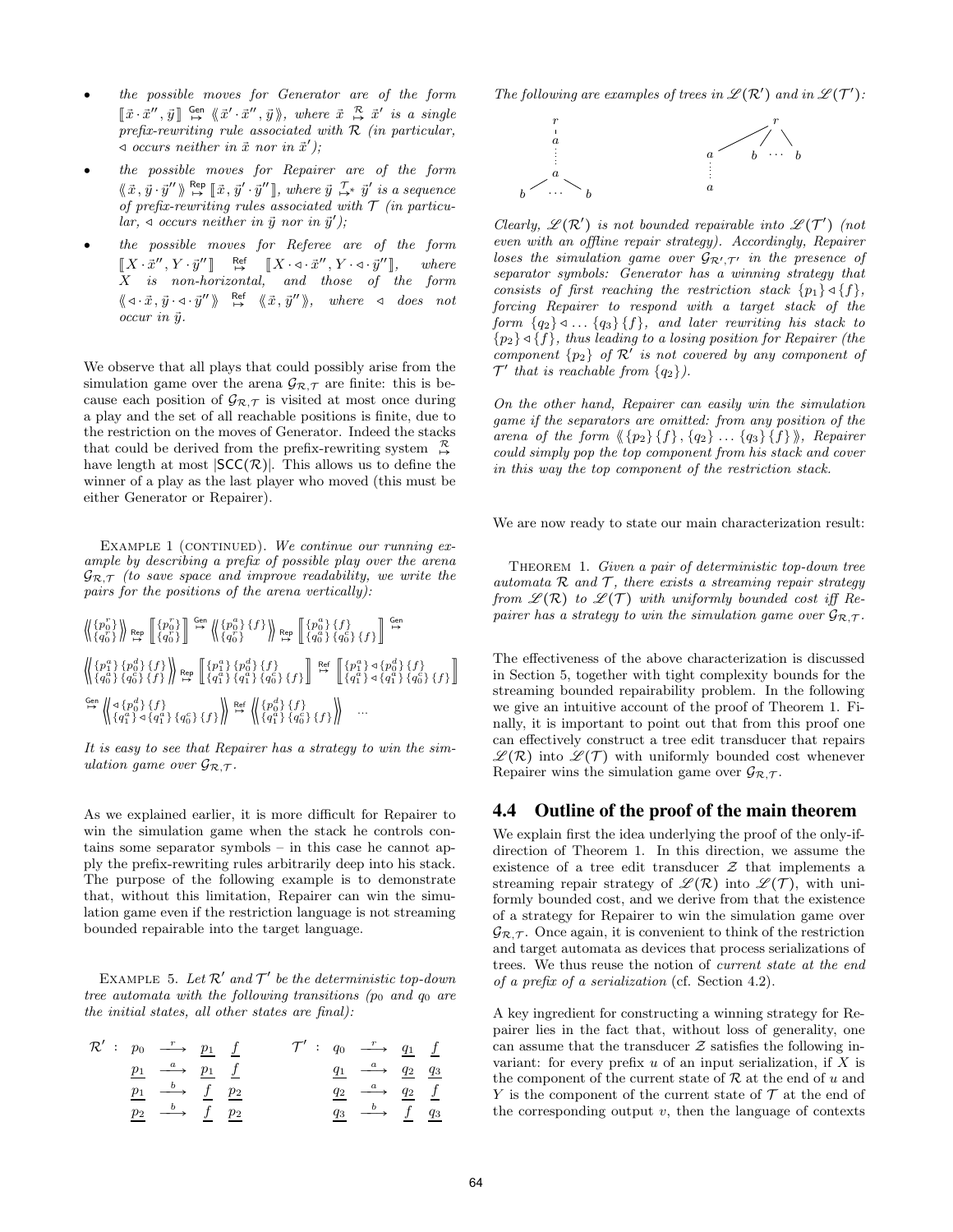realized in X is covered by the language of contexts realized in  $Y$ , namely,

$$
\mathscr{L}(\mathcal{R}|X) \subseteq \mathscr{L}(\mathcal{T}|Y).
$$

Indeed, if this were not the case, then the prefix  $u$  could be expanded by an iteration of a context that stays within the same component  $X$  and, unless the corresponding output induces a change of component in the target automaton, each context would have to be repaired into  $Y$ , thus resulting in unbounded repair cost.

Thanks to the above invariant, one can abstract the runs of the transducer  $Z$  into valid plays over the arena  $\mathcal{G}_{\mathcal{R},\mathcal{T}}$ , which turn out to be winning for Repairer (for this it is crucial that the positions  $\llbracket \vec{x}, \vec{y} \rrbracket$  that are reached after each move of Repairer satisfy the containment  $\mathscr{L}(\mathcal{R} | \text{top}(\vec{x})) \subseteq \mathscr{L}(\mathcal{T} | \text{top}(\vec{y}))).$ 

We outline now the main ideas underlying the proof of the if-direction. Given a strategy for Repairer to win the simulation game over  $\mathcal{G}_{\mathcal{R},\mathcal{T}}$ , we have to construct a tree edit transducer Z that transforms serializations of trees in  $R = \mathscr{L}(\mathcal{R})$ into serializations of trees in  $T = \mathscr{L}(\mathcal{T})$ , using a uniformly bounded number of editing operations. For the sake of simplicity, we will overlook the details related to the presence of non-horizontal components in  $R$  and the role of Referee in the simulation game.

It is convenient to construct the transducer  $\mathcal Z$  incrementally, that is, as a cascade composition of fairly simple transducers  $\mathcal{Z}_1$ ,  $\mathcal{Z}_2$ , and  $\mathcal{Z}_3$ . Intuitively, the first transducer  $\mathcal{Z}_1$  decomposes the input tree t into a uniformly bounded number of contexts, each one realizable within a single component of  $\mathcal R$  (this may require deleting a small number of nodes in t). Furthermore, the output of  $\mathcal{Z}_1$  is formed in such a way that one can easily extract a sequence of prefix-rewriting steps of the form  $X \cdot \vec{x} \overset{\mathcal{R}}{\mapsto} X_1 X_2 \cdot \vec{x}$  or  $X \cdot \vec{x} \overset{\mathcal{R}}{\mapsto} \vec{x}$ . The second transducer  $\mathcal{Z}_2$  receives the output of  $\mathcal{Z}_1$  and computes the responses of Repairer to the moves of Generator induced by the rewriting steps provided by  $\mathcal{Z}_1$  (for this purpose, we exploit the existence of a winning strategy for Repairer). Furthermore,  $\mathcal{Z}_2$  annotates the contexts of the decomposition of t with partial runs of the target automaton  $\mathcal{T}$ . Finally, the third transducer  $\mathcal{Z}_3$  receives the output of  $\mathcal{Z}_2$  and glues the pieces of runs of  ${\mathcal T}$  in order to form a complete run on a tree  $t' \in \mathcal{L}(\mathcal{T})$  (this requires inserting additional contexts of uniformly bounded size, which can be extracted from the moves of Repairer provided by  $\mathcal{Z}_2$ ). In the following, we describe the two intermediate languages  $U$  and  $V$  that are implicitly defined by these transducers, and we argue that there exist streaming repair strategies of uniformly bounded cost from  $R$  to  $U$ , from  $U$  to  $V$ , and from  $V$  to  $T$ , which are implemented respectively by the transducers  $\mathcal{Z}_1$ ,  $\mathcal{Z}_2$ , and  $\mathcal{Z}_3$ .

To define the first intermediate language  $U$ , we need to introduce the concept of R-decomposition tree. The idea is to describe a decomposition of a tree  $t \in R$  into a uniformly bounded number of contexts, each one realized within a component of  $\mathcal{R}$ , and, at the same time, to provide a corresponding sequence of prefix-rewriting steps on the stack controlled by Generator in the simulation game. Because contexts realized within components may become large and because



Figure 5: An R-decomposition tree.

we need to treat them as atomic objects, it is convenient to think of decomposition trees as finite trees labelled over an infinite ranked alphabet, which we denote by  $[\Sigma]$ . The elements of this alphabet are nullary symbols of the form  $[\vec{x} | p | \epsilon]$ , unary symbols of the form  $[\vec{x} | p | C]$ , and binary symbols of the form  $[\vec{x} | p | p_1 p_2]$ , where  $\vec{x}$  denotes a stack of components of  $\mathcal{R}, p, p_1, p_2$  denote states of  $\mathcal{R},$  and  $C$  denotes a context. We enforce the following constraints on any R-decomposition tree:

- the root is labelled with a symbol  $[X_0 | p_0 | C]$ , where  $p_0$  is the initial state of  $R$  and  $X_0$  is its component,
- every unary node with label  $[\vec{x} | p | C]$  satisfies  $p \in$ top( $\vec{x}$ ) and  $\hat{\delta}(p, C) \in \text{top}(\vec{x})$  and has for child a leaf or a binary node whose label  $[\vec{x}' | p' | \gamma]$  satisfies  $\vec{x}' = \vec{x}$ and  $\hat{\delta}(p, C) = p'$ ,
- every binary node with label  $[\vec{x} | p | p_1 p_2]$  satisfies  $p \in \text{top}(\vec{x}), p_1, p_2 \notin \text{top}(\vec{x}), \text{ and } \delta(p, a) = (p_1, p_2) \text{ for }$ some  $a \in \Sigma$ , and has for children two unary nodes with labels  $[\vec{x}_1 | p'_1 | C_1]$  and  $[\vec{x}_2 | p'_2 | C_2]$  satisfying  $\vec{x}_1$  =  $X_1X_2 \cdot \text{tail}(\vec{x}), \ \vec{x}_2 = X_2 \cdot \text{tail}(\vec{x}), \text{ with } p_1 \in X_1, \ p_2 \in X_2.$

EXAMPLE 1 (CONTINUED). In Figure 5 we show a decomposition tree for the restriction automaton  $R$  of our running example. Intuitively, this decomposition tree can be obtained from tree t that is depicted in Figure 1 by simulating a run of R on it and by extracting maximal contexts realized within single components of  $R$ ; the binary nodes of this decomposition tree correspond to the transitions of  $R$  that induce a change of component along both successor states.

We define the *serialization*  $\hat{t}$  of an  $\mathcal{R}$ -decomposition tree t in the usual way by introducing an opening tag  $\langle \vec{x} | p | \gamma \rangle$  and a closing tag  $\langle x | p | \gamma \rangle$  for each of the infinitely many symbols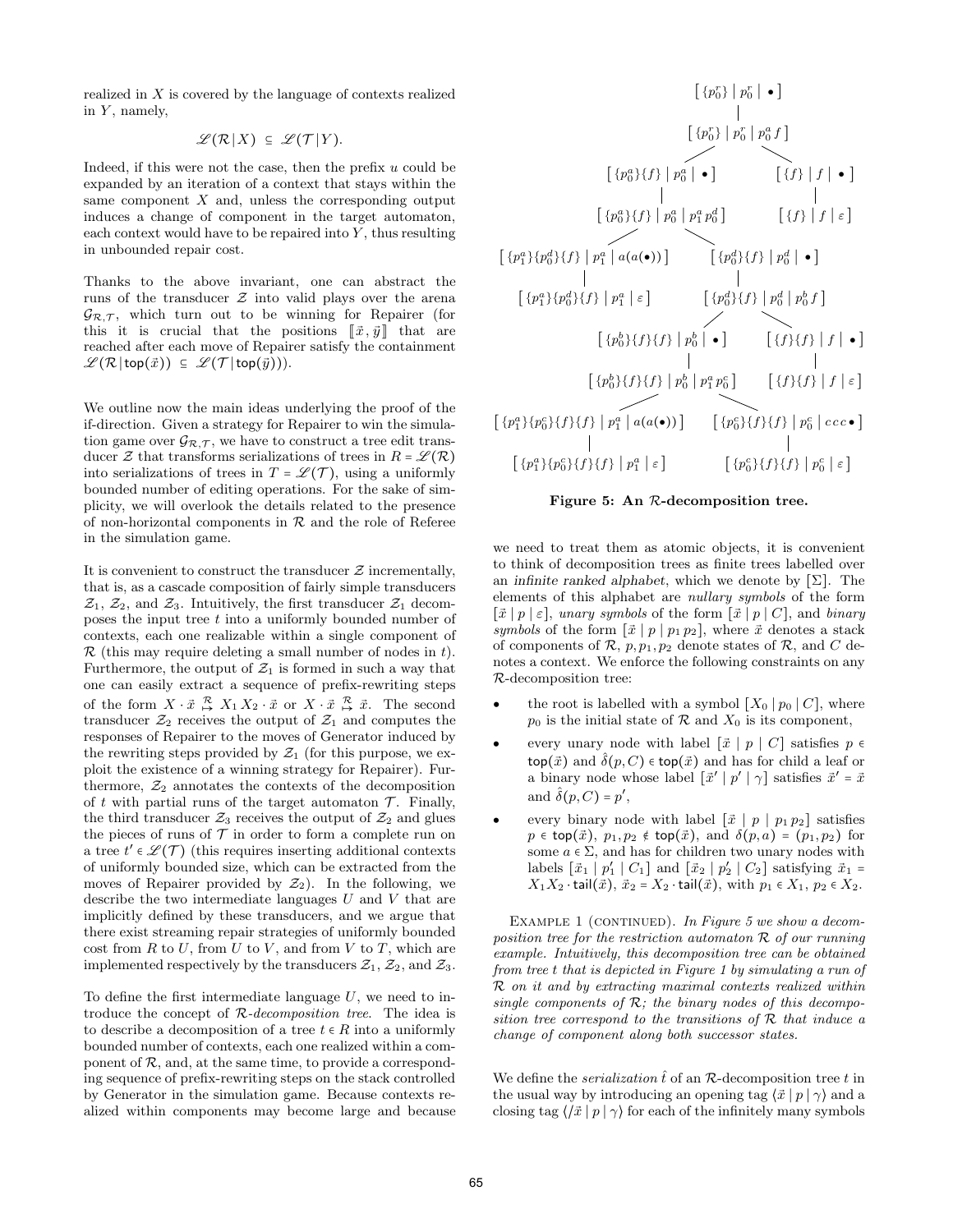$[\vec{x} | p | \gamma] \in [\Sigma]$ . The only detail here is that, for a technical reason that will be clear soon, we need to define the opening and closing tags of the unary symbols  $\left[\vec{x} \mid p \mid C\right]$  respectively as  $\langle \vec{x} | p | \vec{C}^{\text{prefix}} \rangle$  and  $\langle \vec{x} | p | \vec{C}^{\text{suffix}} \rangle$  (recall that  $\hat{C}^{\text{prefix}}$  is the prefix of the serialization of C ending immediately before  $\bullet$ , while  $\hat{C}^{\text{suffix}}$  is the suffix starting immediately after  $\bar{\bullet}$ ).

We observe that from the serialization  $\hat{t}$  of an  $\mathcal{R}_t$ decomposition tree one can derive a sequence of derivation steps that satisfy the prefix-rewriting relation  $\mathcal{R}$  : for this it is sufficient to replace each occurrence of an opening tag  $\langle X \cdot \vec{x} | p | p_1 p_2 \rangle$  with the push-and-swap move  $X \cdot \vec{x} \overset{\mathcal{R}}{\mapsto} X_1 X_2 \cdot \vec{x}$ , where  $X, X_1, X_2$  are the components of the states  $p, p_1, p_2$ , respectively, replace each occurrence of a closing tag  $\langle X \cdot \vec{x} \mid p \mid \hat{C}^{\text{suffix}} \rangle$  with the pop move  $X \cdot \vec{x} \stackrel{\mathcal{R}}{\mapsto} \vec{x}$ , and discard all other tags.

We define the first intermediate language  $U$  as the set of all R-decomposition trees. The fact that this language is not, strictly speaking, recognizable by a (finite) deterministic top-down tree automaton is not an issue, since here we are mainly interested in proving that serializations of trees of  $R$  can be transformed into serializations of trees of  $U$  using special forms of transducers of uniformly bounded cost. We should however explain how transducers can turn sequences of tags over  $\Sigma$  into sequences of tags over  $[\Sigma]$  and what is the induced cost. For this we adopt a variant of the notion of tree edit transducer which can consume in a single transition a long portion  $u$  of the input and provide as output a single tag of the form  $\langle \vec{x} | p | \gamma_u \rangle$  or  $\langle \vec{x} | p | \gamma_u \rangle$ . To enforce functionality of the transducer, it is sufficient to assume that the substrings u that can be consumed by such a transition range over a prefix-code, namely, a language in which no pair of words are one prefix of the other. Moreover, by viewing the content  $\gamma_u$  of the output tag as a string, we can define the cost of such a transition as  $1 + dist(u, \gamma_u)$ .

We briefly explain how the restriction language  $R$  can be repaired into  $U$  with uniformly bounded cost. The idea is to simulate the run of the restriction automaton  $\mathcal R$ on the disclosed portion of the input tree  $t$  and, at the same time, decompose  $t$  into a contexts realizable within single components of  $\mathcal{R}$ . This requires the use of special transitions for replacing large portions of the input of the form  $\hat{C}^{\text{prefix}} \cdot a$ , with two opening tags of the form  $\langle \vec{x} | p | \hat{C}^{\text{prefix}} \rangle$   $\langle \vec{x} | p' | p_1 p_2 \rangle$ , and, similarly, for replacing portions of the input of the form  $\bar{a} \cdot \hat{C}^{\text{suffix}}$  with two closing tags of the form  $\langle x | p' | p_1 p_2 \rangle \langle x | p | \hat{C}^{\text{prefix}} \rangle$ , where  $\hat{\delta}(p, C) = p'$ ,  $p, p' \in \mathsf{top}(\vec{x}), \; \delta(p, a) = (p_1, p_2), \; \text{and} \; p_1, p_2 \notin \mathsf{top}(\vec{x}).$  In this way, the content of the input serialization is reproduced almost unchanged inside the output tags – only few input symbols are deleted, which correspond to the transitions of  $R$  that induce a change of component along both successors. Note that, thanks to top-down determinism, a change of component can be detected as soon as the corresponding open symbol is processed. This explains how  $R$  is repaired into U by a streaming transducer  $\mathcal{Z}_1$  of uniformly bounded cost.

We turn to the second intermediate language  $V$ . Exactly as we did for  $U$ , we define  $V$  as a set of decomposition trees for the target automaton  $\mathcal T$ . These trees are labelled over the infinite ranked alphabet  $[\Delta]$  that contains nullary symbols  $[\vec{y} | q | \varepsilon]$ , unary symbols  $[\vec{y} | q | C]$ , and binary symbols  $[\vec{y} | q | q_1q_2],$  with  $\vec{y} \in \mathsf{SCC}(\mathcal{T})^+, q \in \mathsf{top}(\vec{y}), C$  context such that  $\hat{\gamma}(q, C) \in \text{top}(\vec{y})$ , and  $\gamma(q, a) = (q_1, q_2)$  for some  $a \in \Delta$ . The only interesting difference with respect to the previous definition of decomposition tree is that a node of a  $\mathcal{T}$ -decomposition tree can be labelled with a binary symbol  $\left[\vec{y} \mid q \mid q_1 q_2\right]$  even if  $q_1$  or  $q_2$  belong to the same component of  $q$  (this reflects the different definitions of the prefix-rewriting systems  $\stackrel{\mathcal{R}}{\mapsto}$  and  $\stackrel{\mathcal{T}}{\mapsto}$ , cf. Section 4.2).

In order to transform  $R$ -decomposition trees into  $T$ decomposition trees, we allow new editing operations of bounded cost, that is: relabellings and insertions of binary nodes, insertions of unary nodes, and, finally, relabellings of unary nodes from  $[\vec{x} | p | C] \in [\Sigma]$  to  $[\vec{y} | q | C] \in [\Delta]$ . We observe that when relabelling a unary node, we can only change the stack of components and the state, but not the context, which must then belong to both languages  $\mathscr{L}(\mathcal{R} | \text{top}(\vec{x}))$ and  $\mathscr{L}(\mathcal{T} | \text{top}(\vec{y}))$ . Streaming strategies that transform Rdecomposition trees into  $\mathcal T$ -decomposition trees are defined in the usual way as transducers working on serializations.

Given a strategy for Repairer to win the game  $\mathcal{G}_{\mathcal{R},\mathcal{T}}$ , one can construct a transducer  $\mathcal{Z}_2$  of bounded cost that transforms the serialization of any tree in  $U$  into the serialization of a tree in  $V$ . This is achieved by constructing a corresponding play inside  $\mathcal{G}_{\mathcal{R},\mathcal{T}}$ : the moves of Generator are derived from the series of input tags of the form  $\langle \vec{x} | p | p_1 p_2 \rangle$ and  $\langle l\vec{x} | p | \hat{C}^{\text{suffix}} \rangle$ , while the moves of Repairer are obtained from his winning strategy. For each move  $\langle \!\langle \vec{x}, \vec{y} \rangle \!\rangle \stackrel{\text{Rep}}{\mapsto} [\![ \vec{x}, \vec{y}' ]\!]$ that is generated during this process, a certain number of opening and closing tags will be produced in the output; these tags represent the basic steps of the prefix-rewriting relation  $\mathcal{T}_{\rightarrow^*}$ . Similarly, for each move  $\langle \! \langle \vec{x}, \vec{y} \rangle \! \rangle \stackrel{\text{Rep}}{\mapsto} [\! [ \vec{x}, \vec{y}'] \! ]$ , the label  $[\vec{x} | p | C]$  of a descendant node may be changed to a label of the form  $\left[\vec{y}'\mid q\mid C\right]$ . We observe that in doing so one needs to guarantee that the states q and  $\hat{\gamma}(q, C)$  belong to the same component  $top(\vec{y}')$ ; this is possible thanks to the fact that the game position  $\left[\!\left[ \vec{x}, \vec{y}'\right]\!\right]$  owned by Generator satisfies the containment  $\mathscr{L}(\mathcal{R}|\textsf{top}(\vec{x})) \subseteq \mathscr{L}(\mathcal{T}|\textsf{top}(\vec{y}'))$ and because the following property holds:

LEMMA 1. If  $\mathscr{L}(\mathcal{R}|X) \subseteq \mathscr{L}(\mathcal{T}|Y)$ , then for every  $p \in \mathcal{L}(\mathcal{T}|X)$ X, there exist  $q \in Y$  such that for all contexts  $C, \hat{\delta}(p, C) \in X$ implies  $\hat{\gamma}(q, C) \in Y$ .

We finally turn to the last stage of the processing line, namely, the transducer that repairs  $V$  into  $T$ . Here the idea is that every  $\mathcal T$ -decomposition tree can be turned into a concrete tree satisfying the target specification  $T$  by glueing together the contexts that appear in the unary nodes. To achieve this it might be necessary to produce additional contexts of small size that connect states from different components. For instance, if  $\left[\vec{y} \mid q \mid q_1 q_2\right]$  is the label of a binary node and  $[\vec{y}_1 | q'_1 | C_1]$  and  $[\vec{y}_2 | q'_2 | C_2]$  are the labels of its children, then suitable contexts  $C'_1$  and  $C'_2$  will be inserted in such a way that  $\hat{\gamma}(q_1, C'_1) = q'_1$  and  $\hat{\gamma}(q_2, C'_2) = q'_2$ . As the size and number of these contexts is bounded, we have that  $V$  is streaming bounded repairable into  $T$  via a suitable transducer  $\mathcal{Z}_3$ .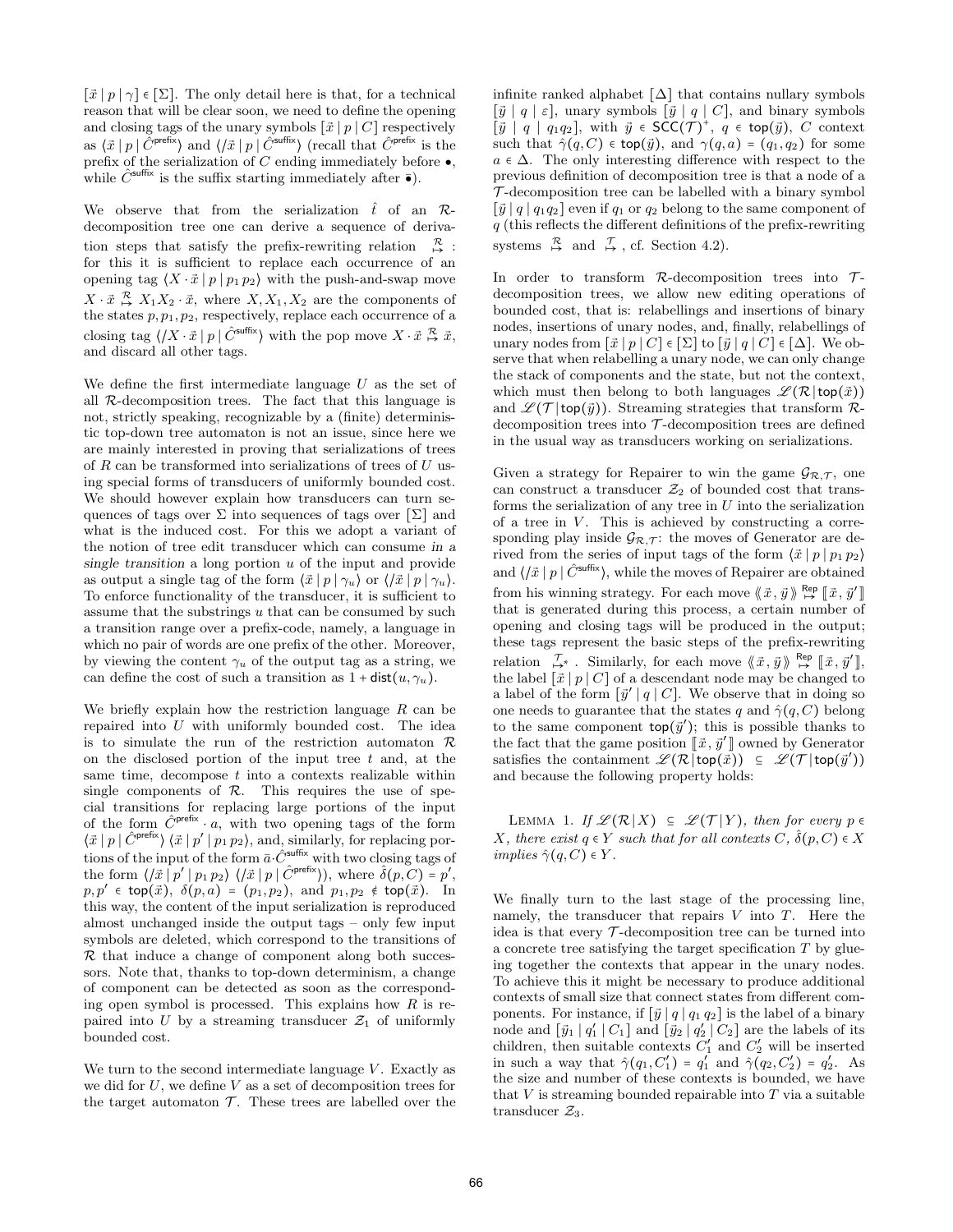By chaining all the transducers together, one obtains a tree edit transducer  $\mathcal{Z} = \mathcal{Z}_1 \circ \mathcal{Z}_2 \circ \mathcal{Z}_3$  that repairs R into T with a uniformly bounded number of editing operations.

#### 5. COMPLEXITY RESULTS

In the previous section we gave a game-theoretic characterization of streaming bounded repairability. The effectiveness of such a characterization, and hence the decidability of the streaming bounded repairability problem, follows from the fact that the considered simulation game can be seen as a specific reachability game [7], whose plays are uniformly bounded in length. More precisely, given a restriction  $\mathcal R$ and a target  $\mathcal T$ , the plays that could possibly arise over the arena  $\mathcal{G}_{\mathcal{R},\mathcal{T}}$  have length at most exponential in the number of components of  $R$ . This gives a straightforward alternating exponential-time procedure that exhaustively searches all plays to determine the winner of the simulation game, and possibly synthesize a winning strategy.

Below, we improve the complexity result that we just derived to a tight EXPTIME bound.

THEOREM 2. The problem of streaming bounded repairability for languages recognized by top-down tree automata is in EXPTIME.

The proof of the EXPTIME upper bound is based on constructing a variant of the simulation game that still characterizes streaming bounded repairability, but whose configurations can be succinctly represented in polynomial space. More precisely, given two automata  $\mathcal R$  and  $\mathcal T$ , we recall that the stacks controlled by Generator in the simulation game over  $\mathcal{G}_{\mathcal{R},\mathcal{T}}$  never exceed in length the number of components of R. Unfortunately, an analogous bound to the lengths of the stacks controlled by Repairer does not hold – this is essentially due to the existence of prefix-rewriting rules of the form  $Y \cdot \vec{y} \xrightarrow{\mathcal{T}} Y_1 Y_2 \cdot \vec{y}$ , with  $Y_1 = Y$ , which can be iterated to produce arbitrarily long stacks. To overcome this problem and be able to perform an exhaustive search on the arena in alternating polynomial space, one considers an equivalent version of the simulation game, which is obtained by introducing a dummy copy  $\widetilde{Y}$  of each component Y of  $\mathcal{T}$ , by replacing every prefix-rewriting rule  $Y \cdot \vec{y} \preceq Y Y_2 \cdot \vec{y}$  with the rule  $\widetilde{Y} \cdot \vec{y} \stackrel{\mathcal{T}}{\mapsto} Y_2 \widetilde{Y} \cdot \vec{y}$ , and by replacing every occurrence of Y with  $\tilde{Y} \tilde{Y}$  in the right-hand side of a rule. The modified game is shown to be equivalent to the original game over  $\mathcal{G}_{\mathcal{R},\mathcal{T}}$ , but the reachable configurations can now be represented within polynomial size with respect to  $\mathcal R$  and  $\mathcal T$ . This gives an alternating polynomial-space procedure that determines the winner of the simulation game, thus proving the EXPTIME upper bound for the problem of streaming bounded repairability.

In the next theorem, we show that the problem of streaming bounded repairability for top-down tree automata is EXPTIME-hard. In fact, we show that EXPTIME-hardness holds for languages specified by *deterministic DTDs* (also known as one-unambiguous DTDs) [4]. Formally, a DTD is said to be deterministic if the regular expression in the right-hand side of every rule can be translated efficiently

(in PTIME) into an equivalent deterministic finite state automaton. Given that any deterministic DTD can be efficiently translated into an equivalent deterministic top-down tree automaton [10], the EXPTIME-hardness result can be transferred to languages recognized by deterministic topdown tree automata.

THEOREM 3. The problem of streaming bounded repairability for languages defined by deterministic DTDs is EXPTIME-hard.

The proof of the above result is based on a reduction from the problem of deciding the winner of a tiling game over a corridor of polynomial width and exponential height. The tiling game is run by two players, Adam and Eve. At each turn, one of the two players extends the current tiling by inserting a new row on top of the previous one. In doing so, the two players have to satisfy some constraints for the pairs of adjacent tiles. The last player who cannot move loses. We know from [15] that deciding the winner of a tiling game is APSPACE-hard (hence EXPTIME-hard). Reducing this problem to the streaming bounded repairability problem amounts at constructing, in polynomial time, two deterministic DTDs  $\mathcal R$  and  $\mathcal T$  such that the language defined by  $R$  is streaming bounded repairable into the language defined by  $\mathcal T$  iff Eve wins the tiling game. The main idea of the reduction is that the restriction DTD  $\mathcal{R}$  will generate encodings of rows of tiles representing the possible moves of Adam, while the target DTD  $\mathcal T$  will require interleaving these encodings by other ones, which represent Eve responses to Adam. The first technical ingredient lies in the encodings of the rows produced by Adam: we need to allow some redundancy, that is, repeat each tile in a row several times, in order to forbid any repair processor from modifying the rows with boundedly many edits. Another difficulty lies in enforcing the tiling constraints: since we cannot guarantee that the rows generated in the restriction satisfy the vertical constraints, we allow Adam to 'cheat' by producing rows that do not match with the previous ones. This freedom is countered by the possibility of Eve of producing an ad-hoc repair that exposes a violation of the constraints, making it checkable by a DTD of small size.

We now exhibit a sub-class of restriction automata on which the streaming bounded repairability problem becomes easier to solve, namely, PSPACE-complete. This sub-class is obtained by restricting the accessibility graph of the components of  $R$  to have the shape of a tree. More precisely, given two components X and X' of R, we write  $X \longrightarrow_{\mathcal{R}}^* X'$ whenever there exist some states  $q \in X$  and  $q' \in X'$  that are connected in the transition graph  $\mathcal{G}_{\mathcal{R}}$  by a directed path of (horizontal or vertical) edges. The graph that consists of the components of  $R$  and the edges  $X \longrightarrow_R^* X'$  is a directed acyclic graph, and it is denoted by  $\mathsf{DAG}(\mathcal{R})$ . We say that  $\mathcal R$  is *tree-shaped* if  $\text{DAG}(\mathcal R)$  is diamond-free, namely, if  $X_1 \longrightarrow_{\mathcal{R}}^* X'$  and  $X_2 \longrightarrow_{\mathcal{R}}^* X'$  imply either  $X_1 \longrightarrow_{\mathcal{R}}^* X_2$ or  $X_2 \longrightarrow_{\mathcal{R}}^* X_1$ . Similarly, we say that a restriction DTD is tree-shaped if its language is recognized by a tree-shaped top-down tree automaton.

Below, we show that the problem of streaming bounded repairability is PSPACE-complete for restriction languages